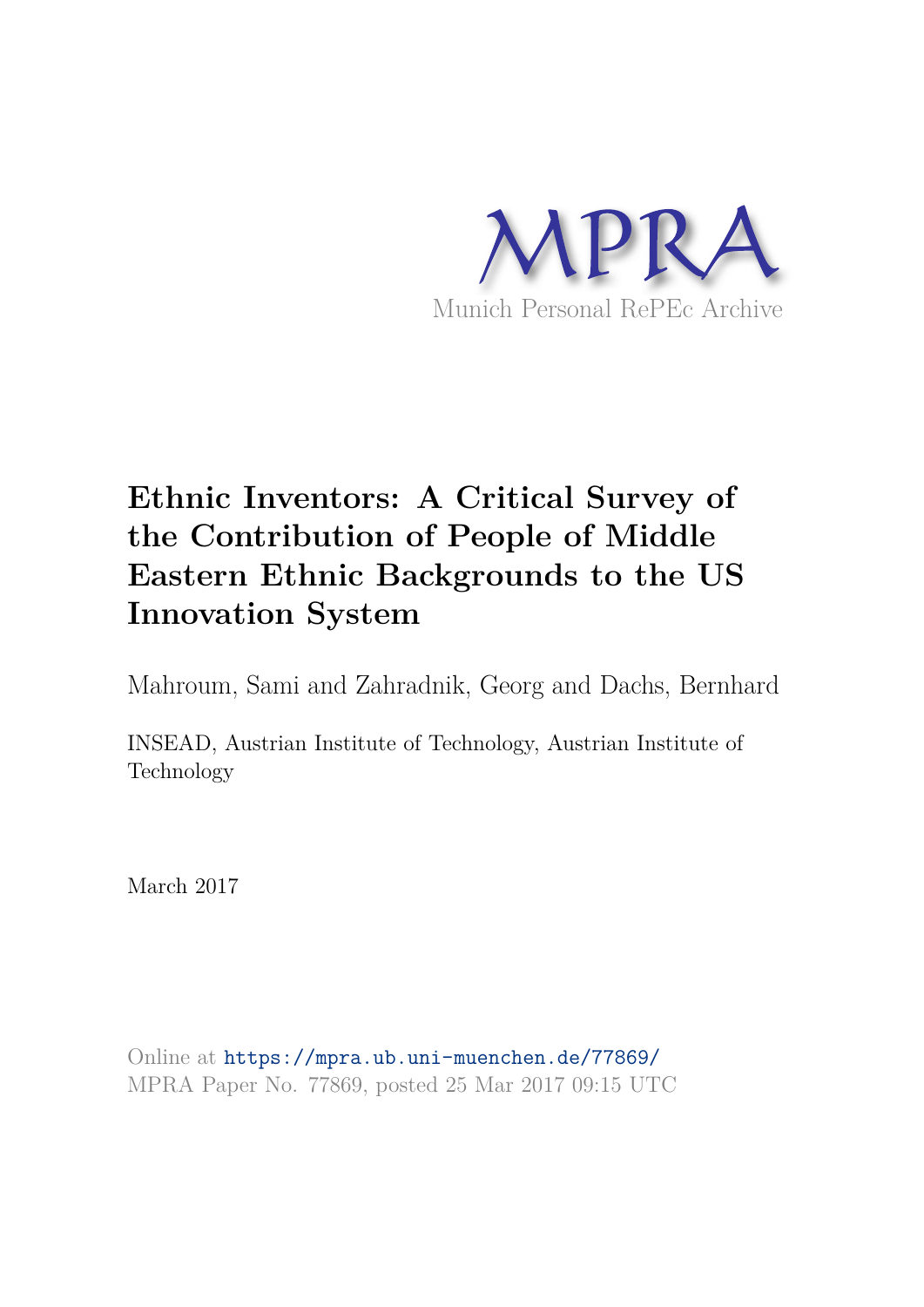**Ethnic Inventors: A critical survey of the contribution of people of Middle Eastern ethnic backgrounds to the US innovation system**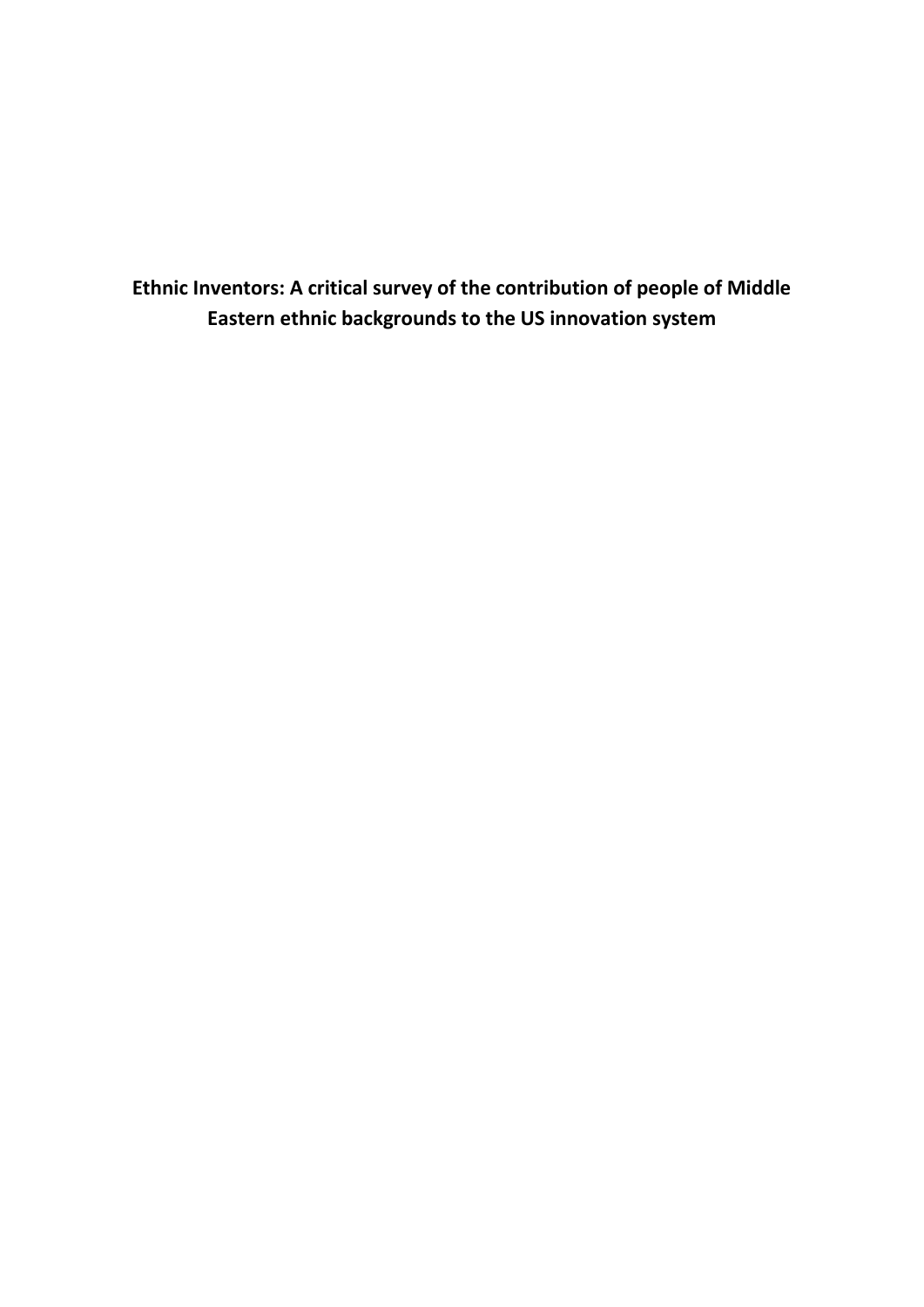# Abstract

We study the contribution of inventors with a background from the MENA (Middle East and North Africa) region to the US innovation system. Matching 2,500 MENA specific first names with WIPO patent documents, we provide evidence of the role this community plays in the US innovation system. We find that the share of inventors in total inventive activity with a MENA background has increased considerably in the last 20 years. They concentrate in California and tend to specialize in computers, communication and software, as well as in medical and veterinary sciences. They are also active in technology areas that are core competencies for their employers.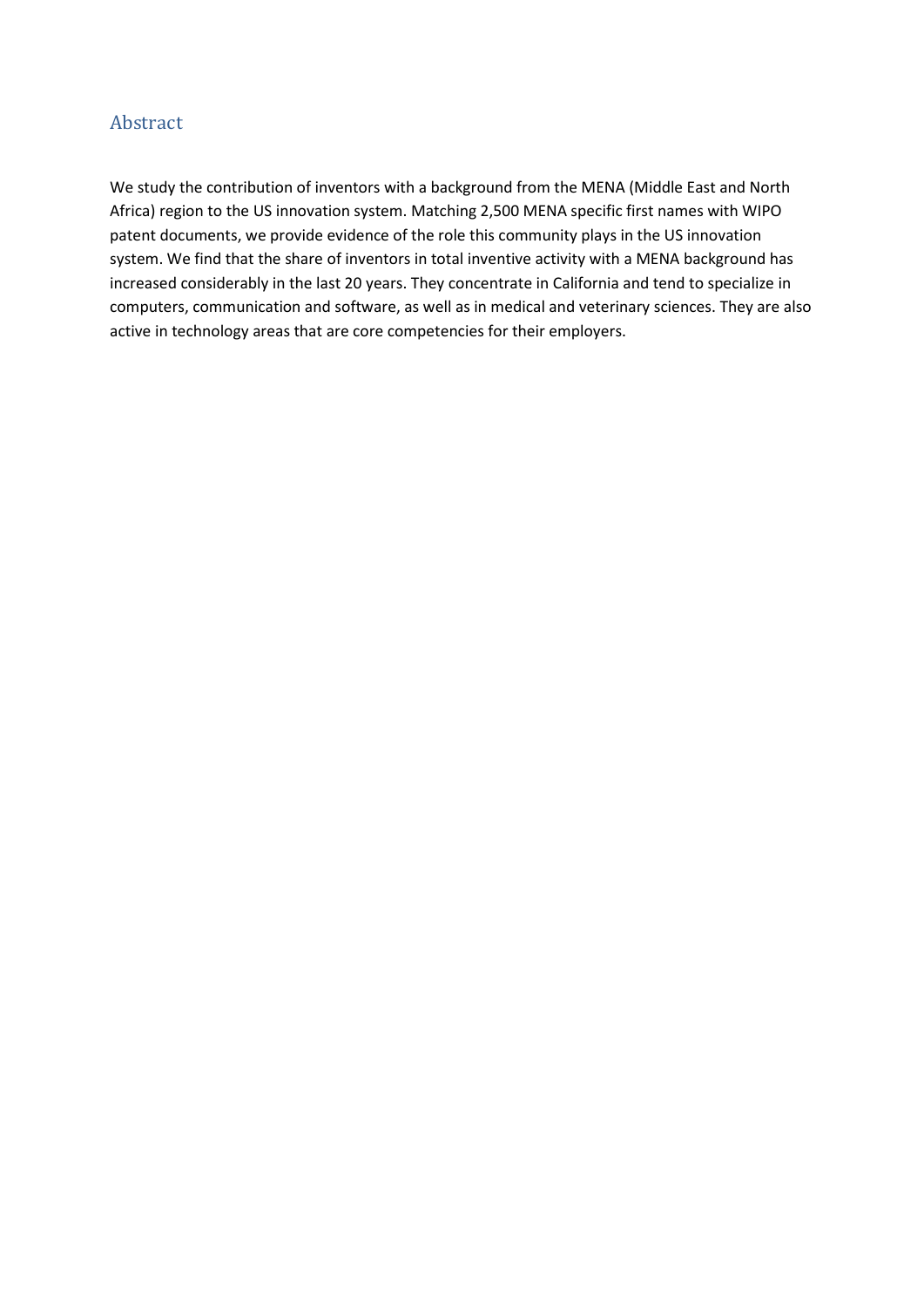## 1. **Introduction**

Innovation and the creation of new technologies has become an internationalized process (Narula and Zanfei 2005; Dachs, Stehrer and Zahradnik 2014). An important form of internationalisation is the employment of highly-skilled migrants, including students, engineers and scientists. Various studies using patent data and data on the background of start-up founders point to the fact that foreign-born workers stand behind - partially or wholly - 25% of all patents filed in the US and all technology companies founded (Wadhwa, et al. 2007; Kerr et al. 2015).

In this paper, we will examine the role of highly skilled immigrants from the Middle East and North Africa (MENA) region, on the US innovation system - in particular their role in patenting activities. MENA is largely the home region to Arabs, Kurds, Persians, and Turkish ethnicities. The paper follows the approach pioneered by William Kerr who investigated immigrant inventions in the US in a series of papers (Kerr 2007; Kerr 2008; Kerr and Lincoln 2010; Kerr 2013). Kerr's research reveals a growing share of inventors with an ethnic background other than English or European in overall US inventive activity. In particular, the contribution of inventors with a Chinese, Indian, Japanese or Korean background increased considerably since the 1970s. Inventors with a Chinese background nearly doubled their share on total patent inventions from 4.6% (1990-1994) to 9.5% (2000-2004 (Kerr and Lincoln, 2010).

In addition to evidence on the increasing importance of migrant inventors, various contributions also revealed qualitative effects of their presence on their employer firms. Foley and Kerr (2013) demonstrate that an increase in the share of innovators with a particular ethnic background is associated with higher assets, higher sales, higher employment and more frequent R&D activities of US multinational in these ethnic regions. Breschi et al. (2015) show co-ethnicity ties bridge spatial distance, and help firms to gain knowledge from other ethnic inventors through the international diaspora effect. Useche et. al. (2016) find that migrant inventors affect their employers' choice of targets of Cross-Border Merger & Acquisitions by favouring those located in their home country. Miguélez (2016) documents the influence of diaspora networks of highly-skilled individuals on international technological collaborations and finds a strong and robust relationship between inventor diasporas and different forms of international co-patenting.

The aim of our paper is to complement this research with a perspective on MENA migrants. So far, the majority of the research on highly skilled diaspora and migrant inventors have focused on the Chinese and Indian ethnicities. Very little if any research has been done on the contribution and impact of highly skilled immigrants from the Middle East and North Africa region. However, the topic gained importance against the background of recent policy discussions on a travel ban for citizens of some of the MENA countries.

The remainder of the paper is structured as follows: the next section 2 provides some statistics on the MENA community in the US, while section 3 describes the data and our approach. Section 4 presents the empirical results. Section 5 concludes.

#### 2. **The MENA community in the US**

Unlike, Indian citizens who take 65% of Hi-B visa, people from the Middle East and North Africa in general do not benefit much from the H1-B visa receiving collectively less than 10% of total visas granted to foreign-born skilled workers (USCIS, 2013). While there were around 108,000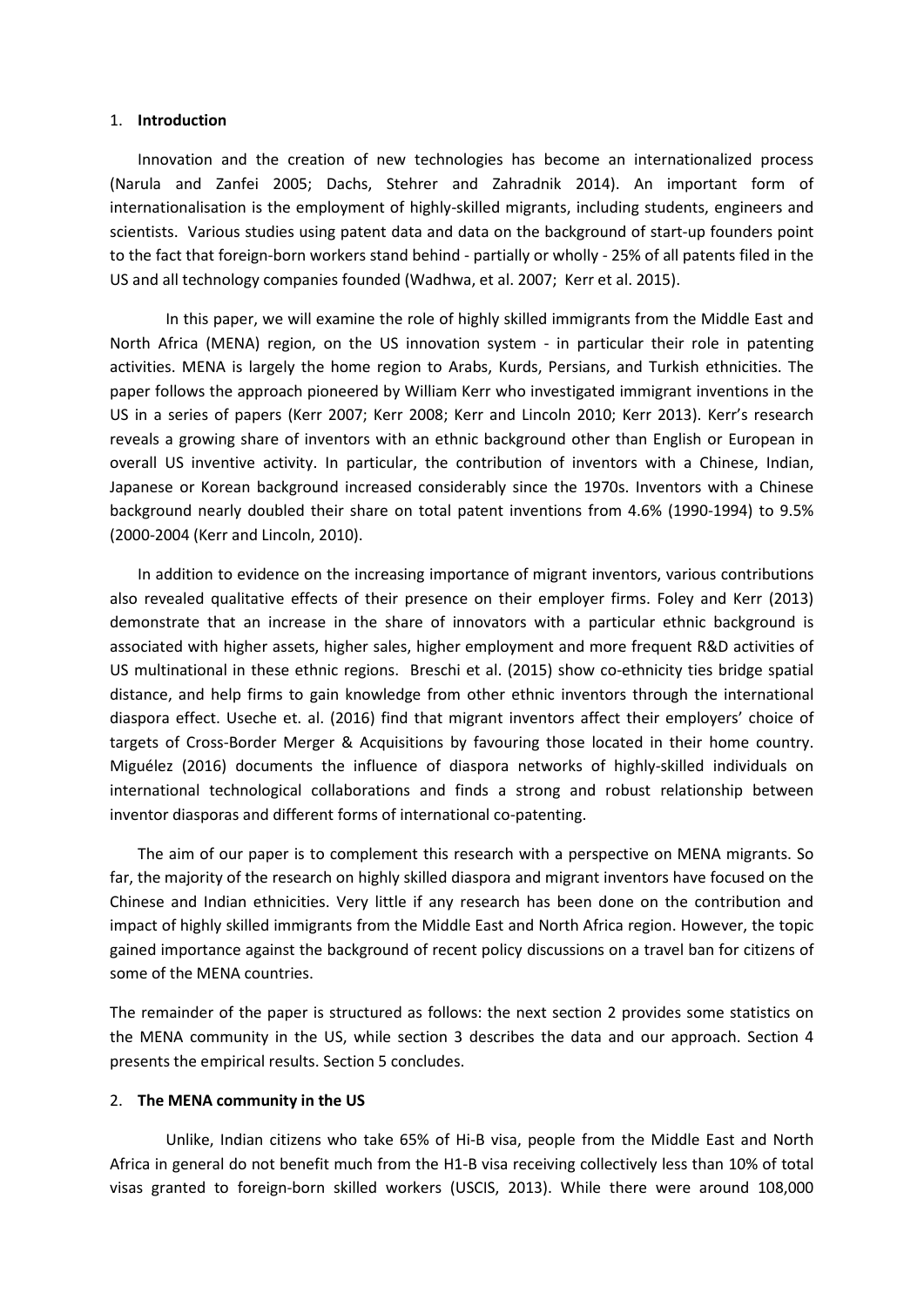students from the Middle East and North Africa in the US in 2016, people from this region are not among the top recipients of PhDs at US universities. (NSB, 2012) This could be an indication that the bulk of US MENA skilled immigrants settle in the US through other immigration channels, such as family reunion and as refugees. This has an implication for the immigration debate going on in the US. In 2013, there were approximately 1.02 million immigrants from MENA countries residing in the United States, representing 2.5 percent of the nation's 41.3 million immigrants (Zong and Batalova 2015). This number refers to individuals originating from predominantly Arab countries, and excludes US-born MENA people. Furthermore, the American Community Survey 2011 indicates that there are around 470,000 persons in the US who are Iranian-born. A similar number is estimated for people of Turkish origins in the US (Assaker 2012). About 43 percent of Arab immigrants (ages 25 and over) had a bachelor's degree or higher, compared to 28 percent of all immigrants and 30 percent of nativeborn adults. Skilled MENA immigrants are more likely than other major ethnic groups to arrive to the US on a non-skilled visa.

The United States hosts a very diverse immigration populace that originate from the MENA region. Roughly 70% of these immigrants come from the Middle East, while the remaining 30% originate from North Africa (as seen in Table 1). Iraq holds the largest share of immigrants moving to the USA with Egypt and Lebanon closely following in numbers (Zong and Batalova 2015).

| <b>Country and Region</b>    | <b>Number of Immigrants</b> | Percent (%) |
|------------------------------|-----------------------------|-------------|
| <b>Middle East</b>           | 695,000                     | 68.3        |
| Iraq                         | 201,000                     | 19.8        |
| Jordan                       | 68,000                      | 6.5         |
| <b>Kuwait</b>                | 23,000                      | 2.2         |
| Lebanon                      | 124,000                     | 12.2        |
| Saudi Arabia                 | 89,000                      | 8.7         |
| <b>Syria</b>                 | 79,000                      | 7.8         |
| Yemen                        | 41,000                      | 4.0         |
| <b>Other Western Asia</b>    | 73,000                      | 7.2         |
| <b>North Africa</b>          | 322,000                     | 31.7        |
| Egypt                        | 176,000                     | 17.4        |
| <b>Morocco</b>               | 64,000                      | 6.3         |
| Sudan                        | 41,000                      | 4.0         |
| <b>Other Northern Africa</b> | 41,000                      | 4.0         |
| <b>MENA Total</b>            | 1,017,000                   | 100         |

#### **Table 1 Distribution of MENA Immigrants by Country of Origin, 2013**

Source: Zong and Batalova, 2015.

California has been is the main immigration destination for people coming from the MENA (20%). Michigan and New York follow at 11% and 10% respectively. Between the years 2009 and 2013, the top counties receiving MENA immigrants were Los Angeles County in California, Wayne County in Michigan, Cook County in Illinois and Kings Country in New York. Nineteen percent of MENA immigrants were accounted for in the four previously mentioned counties. During the same time period (2009-2013) the following three cities had the largest pool of MENA immigrants residing within them: New York City, Los Angeles and Detroit metropolitan areas. These three cities hosted roughly one-third of MENA immigrants within the whole of the United States (Zong and Batalova, 2015).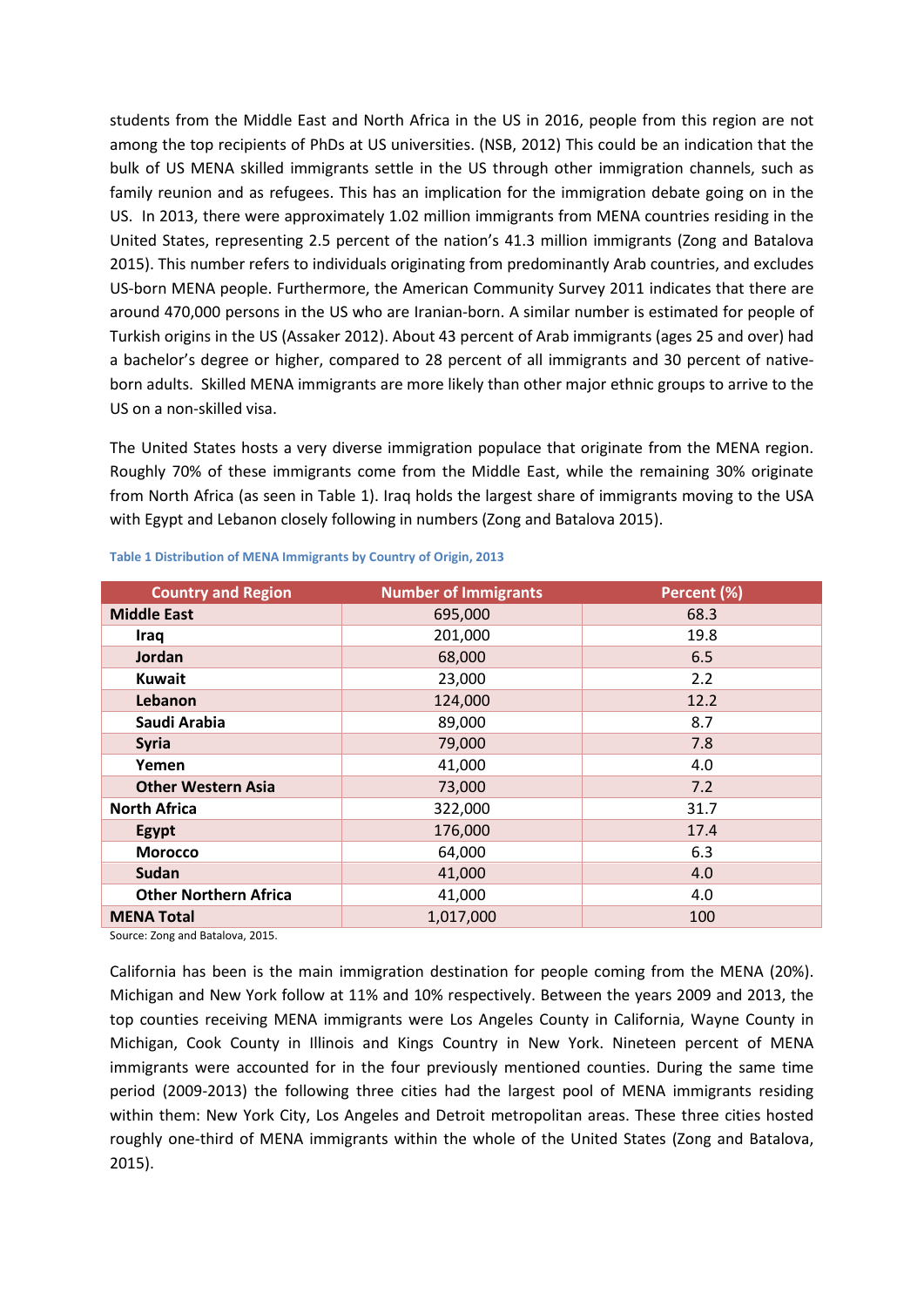| <b>Metropolitan Area</b>                                | <b>Immigrant Population from the</b><br><b>MENA Region</b> | % of Metro Area Population |
|---------------------------------------------------------|------------------------------------------------------------|----------------------------|
| <b>New York-Newark-Jersey City,</b><br>NY-NJ-PA         | 126,000                                                    | 0.6%                       |
| Los Angeles-Long Beach-<br>Anaheim, CA                  | 87,000                                                     | 0.7%                       |
| Detroit-Warren-Dearborn, MI                             | 83,000                                                     | 1.9%                       |
| Chicago-Naperville-Elgin, IL-IN-<br>WI                  | 42,000                                                     | 0.4%                       |
| <b>Washington-Arlington-</b><br>Alexandria, DC-VA-MD-WV | 37,000                                                     | 0.6%                       |
| San Diego-Carlsbad, CA                                  | 25,000                                                     | 0.8%                       |
| Boston-Cambridge-Newton,<br><b>MA-NH</b>                | 24,000                                                     | 0.5%                       |
| <b>Houston-The Woodlands-Sugar</b><br>Land, TX          | 22,000                                                     | 0.4%                       |
| <b>San Francisco</b>                                    | 16,000                                                     | 0.4%                       |
| Dallas-Fort Worth-Arlington,<br>ТX                      | 15,000                                                     | 0.2%                       |

**Table 2 Top Concentrations by Metropolitan Area for the Foreign Born from the MENA Region, 2009-13** 

Source: Zong and Batalova, 2015.

MENA immigrants were more likely to be employed in management, business, science, and arts occupations (41 percent) and sales and office occupations (26 percent) than both the overall foreignborn (30 percent and 17 percent) and native-born (38 percent and 26 percent) populations (Zong and Batalova 2015).

## 3. **Approach and Data**

We measure the contribution of immigrants to national technological capacity with patent data following the approach of Kerr (Kerr, 2008; Kerr and Lincoln, 2010). Dernis and Guellec (2001, p.130) sum up the characteristics of patents: "A patent is an intellectual property right relating to inventions in the technical field. A patent may be granted to a firm, individual or public body by a patent office. An application for a patent has to meet certain requirements: the invention must be novel, involve a (non-obvious) inventive step and be capable of industrial application. Among the few available indicators of technology output, patent-based indicators are probably the most frequently used". Patents protect the rights of the inventor(s) as well as those of the applicant(s). Thus, patent documents provide the names of inventor(s) including the place of residence.

We use patent documents filed under the Patent Cooperation Treaty (PCT) by the World International Property Organization provided by the OECD, REGPAT database, February 2016. The PCT allows firms and individuals to protect their inventions simultaneously for a large number of countries by filing a single PCT patent application instead of applying at various national patent offices. PCT currently includes 145 contracting states. We match the first name of a particular inventor with a list of MENA specific first names (Kerr, in contrast, uses family names).

This names list has been generated by collecting common first names of people from MENA countries from secondary sources. In a second step, we matched this list with names of patent inventors frequently used in MENA countries. From both sources, we excluded first names that were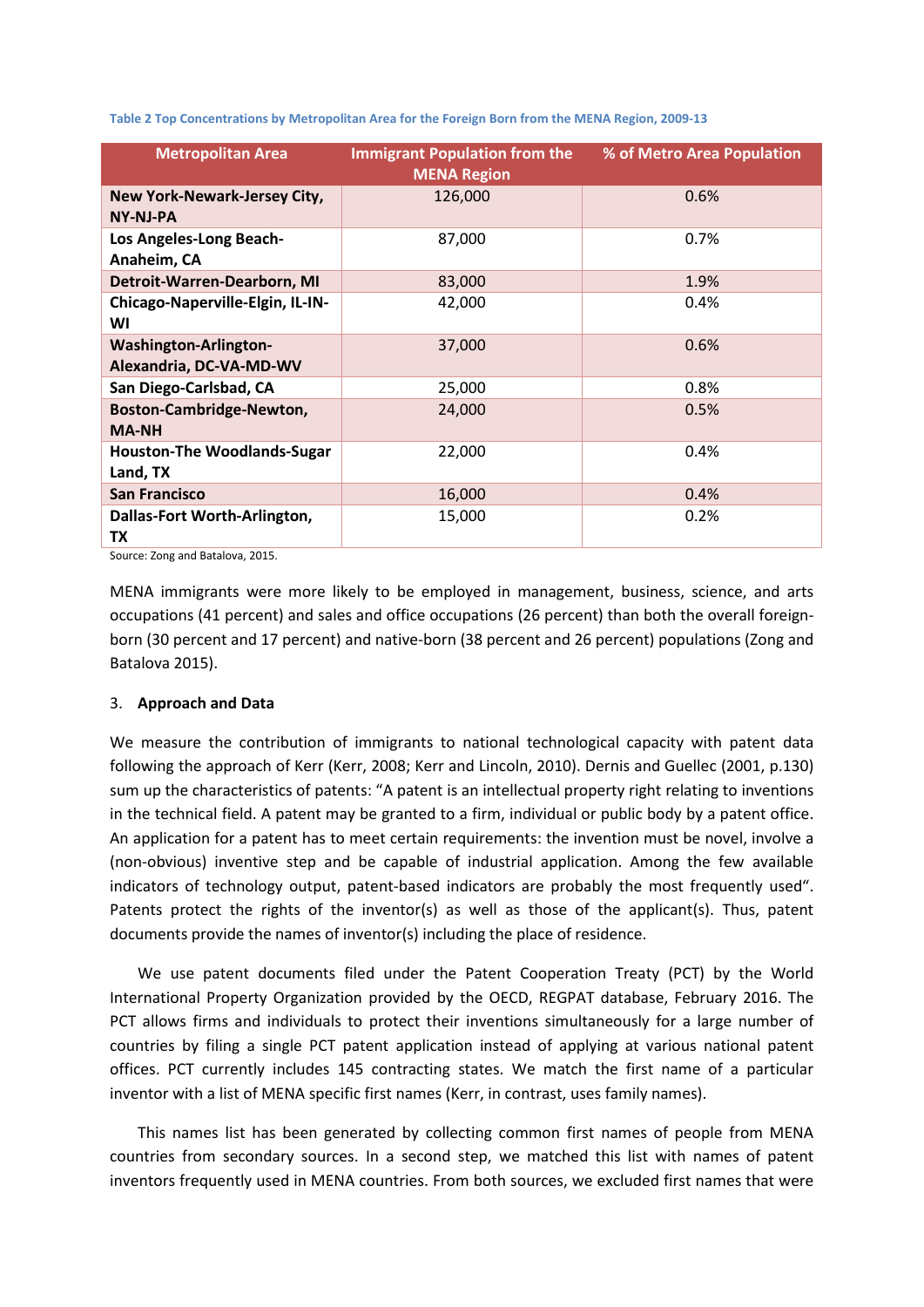obviously not MENA-specific or ambiguous (e.g. abbreviations) names. This way we were able to construct a set of 2,475 typical MENA first names.

In a next step, we compared the share of the patents associated with inventors with typical MENA names to the total number of patents on the level of countries worldwide for the whole time period with PCT patent data available (1978 to 2014) covering almost 2.7 million patents with 7.1 million inventors. 1,240 of the typical MENA first names had at least one inventor of a PCT patent associated, residing in 108 different countries. While the share was 73.7% in the MENA region, the share was only 1.35% outside the MENA region. On the country level, 27.4% (United Arab Emirates) to 88.5% (Iran) of all patents in each country of the MENA region were associated to one of the typical MENA names while in all non-MENA countries (except some neighboring countries with very low numbers of total patents) the highest share was found in Canada with 3.11%, indicating that the initial name list correctly worked as a proxy for MENA inventors on the global scale. The list of typical MENA names resulted in a worldwide share of 1.57% of MENA inventors on total patent inventions worldwide.

To ensure that every name is not just typical for the MENA region, but also specific for only the region, we checked quantitatively if any of these 1240 names from the initial set with at least one patent inventor occurred in any non-MENA country significantly more often than expected or is significantly less often used in the MENA region as a whole than expected, detecting 138 names with the potential to be not specific enough. However, in some cases a high occurrence of a single name in a non-MENA country was caused by a) specific migration patterns (e.g. Turkish names in Germany), b) host country specific transliterations or, c) highly active single MENA inventors and the name therefore kept. A low occurrence of some names in the MENA region also does not necessarily indicate that the name is not specific enough but can also be caused by a very low level of patenting in the country of origin of the specific name. This low occurrence was the case for a number of Persian names, patents of inventors of Persian origin are almost exclusively found in patents of diaspora inventors. Therefore we kept 82 of the names and removed the remaining 55 names. It is important to note that we only used exact matches and no similar names to ensure that we include just specific names.

The final set of 2,419 MENA-specific first names therefore only includes first names that are specific to the MENA region and not widely used (except for migrants with a MENA background) in other regions of the world. While we only excluded about 2% of the initial names, we improved the quality of the name set significantly and reduced the number of patents associated to inventors with MENA-specific names to 1.08% of all patents worldwide, a total of 28,750 patents. About 80% of these patents were invented outside the MENA region. This exclusion of non-specific names reduced the share of MENA inventors outside the MENA region from 1.35% to 0.86%, while the corresponding share within the MENA region remained with 69.7% still high. On the country level, shares vary between 87.0% (Iran) and 26.6% (United Arab Emirates). As expected, countries without a significant immigration from the MENA region reveal very low shares of patents associated to MENA inventors (e.g. China, Korea or Japan with shares of 0.03 to 0.04%), while countries with a significant MENA diaspora have much higher shares. Canada reveals the highest share of any nonmajority Muslim country with 2.48%.

The final set of 2,419 MENA-specific – and not just typical – first names ensure that our estimates can be considered as a lower limit of patenting activities of migrants with a MENA background.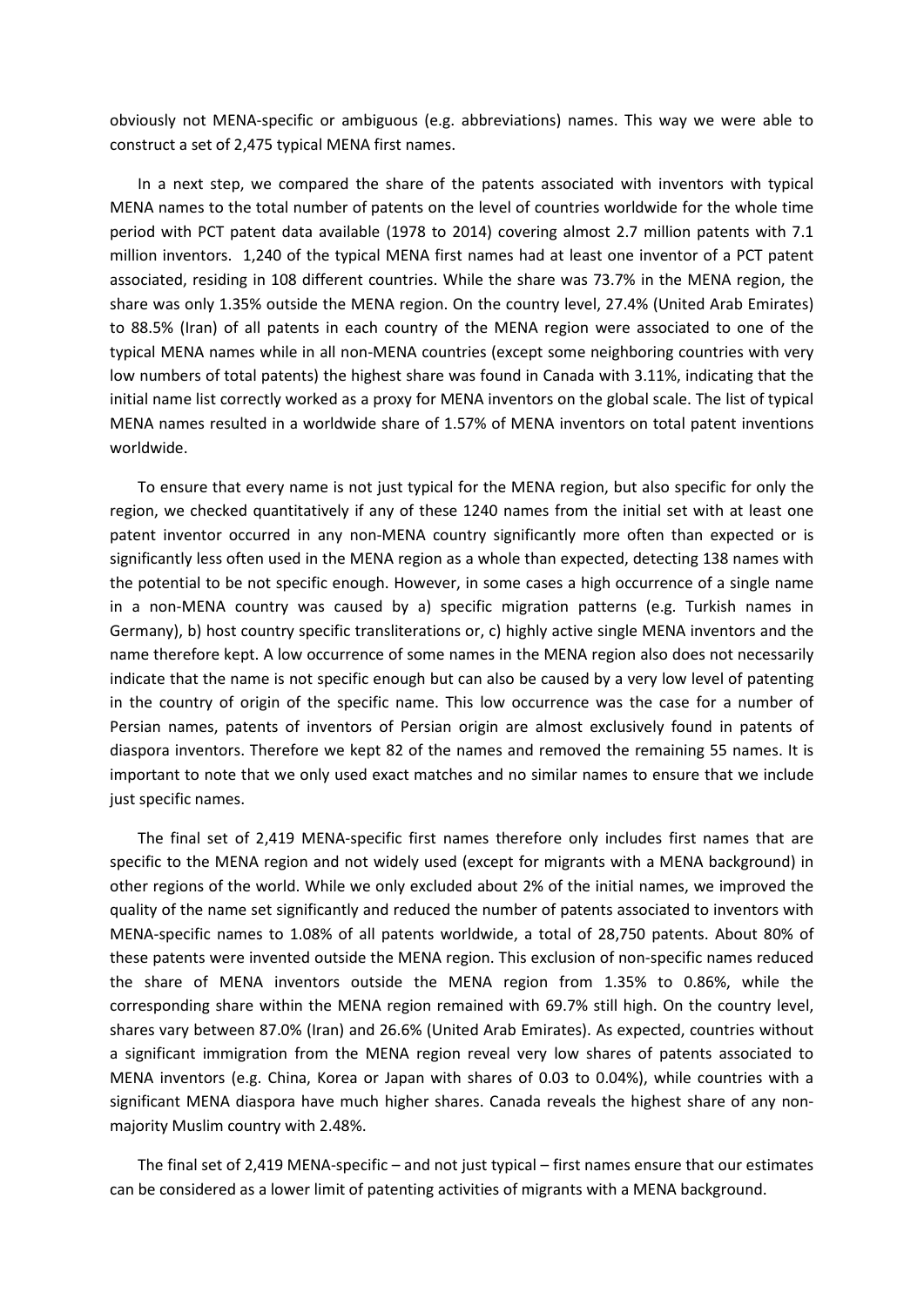The use of first names as a filter produces both overestimates and underestimates. Many people in the MENA region have non-Middle Eastern specific names such as George, Sami or Joseph. Furthermore, many Muslims from outside the MENA region, from Pakistan, Indonesia or Nigeria, will have names that are common with the MENA region. However, this overlap in names in low and with the exception of Pakistan, all non-MENA countries have calculated shares of MENA inventors well below all MENA countries.

Nevertheless, we believe that the data capture largely the contribution of people originating from the MENA region and to a certain extent from Muslim countries.

There are two principle ways of counting patents, both reflecting a different approach to the data. First, we can count all patents with **at least one** inventor with a MENA background (full counts). Second, we can split each patent count by the number of inventors assigned to the patent (fractional counts). If, for example, an engineer with a MENA background is the co-inventor of a patent together with three other persons, we will count this only as a  $\frac{1}{4}$  of a patent. We will provide full counts only for comparison on the aggregate level and mostly apply fractional counts in the analysis.

## 4. **Results**

## **The aggregate Level**

In the five years period 2009-2013, we found 12,137 single PCT patent applications by US organizations or individuals residing in the US with at least one inventor with a MENA background (full counts). This represents 4.7% of all PCT patent applications with at least a person residing in the US, compared with a share of persons with a MENA background of merely 0.6 percent of the total population. If fractional counts are applied, inventors with a MENA-background account for 4,507 patents in this time period, a share of 1.8% on total patenting in the US.

Figure 1 below describes the development of the share of inventors with a MENA background (fractional counts) over time and compares the relevance of this group for innovation in the US with the European Union (EU-28) and Canada, Germany, France, the United Kingdom and Japan.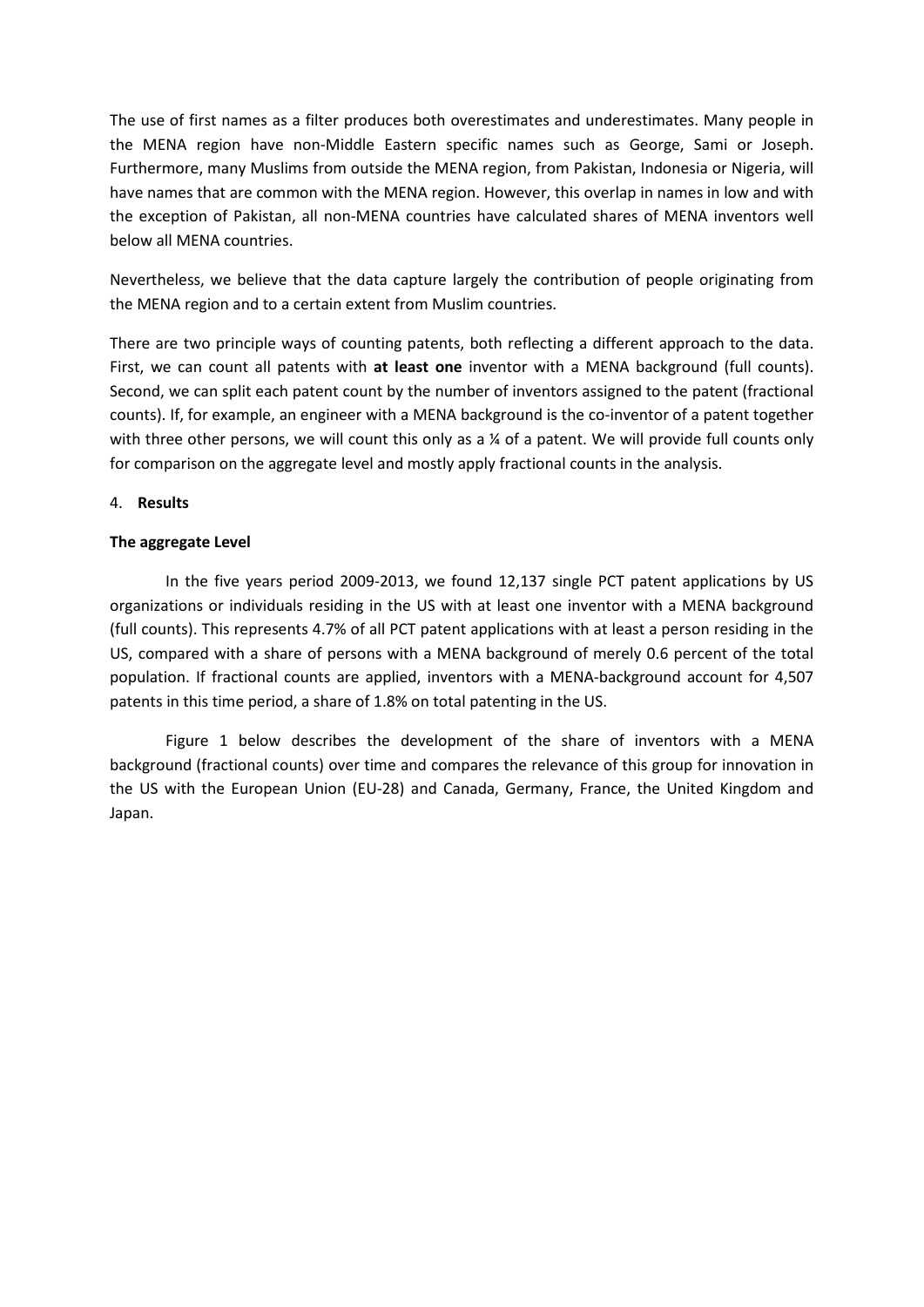

**Figure 1: Share of patents with an MENA-background on total PCT patents inventions, 1990-2013**

Source: OECD, REGPAT database, February 2016, own calculations.

The US, Canada and France are the most attractive places for innovators with a MENA background. The share for the European Union (EU-28) is around half the value of the US, which corresponds to 2,514 patent applications 2009 to 2013. While Canada has the highest share of patents with MENA inventors, the absolute number (512) is well below the US level. There is a clear upward trend in all countries depict in the Figure, except Japan, which indicates that knowledge from abroad becomes more important over time. However, it seems that the US innovation system is better able to attract talent and knowledge from abroad than most other countries. In the European Union, Germany, France and the UK together account for 72% of all patents with a MENA inventor.

Germany has a higher total number than France, but a smaller share due to a higher overall number of PCT patent applications. The small share of Germany may be explained by the attractiveness of the country for other groups of high-skilled immigrants, for example from Eastern Europe. Moreover, immigrants in Germany are on average less educated than in France or the UK, with a share of highly skilled of 29% in Germany compared to 36% in France and 47% in the UK (OECD/European Union 2015). Japan has – as expected – virtually no patents with inventors with MENA-background.

The data also allow to identify the geographical focus of inventors with MENA background in the US. The State of California alone – with 1,760 patents (fractional count) – holds a share of about 15% of all patents with a MENA background worldwide. This is considerably more than the corresponding number of all European countries and of all MENA countries including Saudi Arabia, Egypt or the Gulf states. Only Turkey has a larger number of inventors with MENA background. Other US states with a notable number of patent inventors with a MENA background are Texas and Massachusetts. The State of Texas has only slightly less inventors with MENA background than Saudi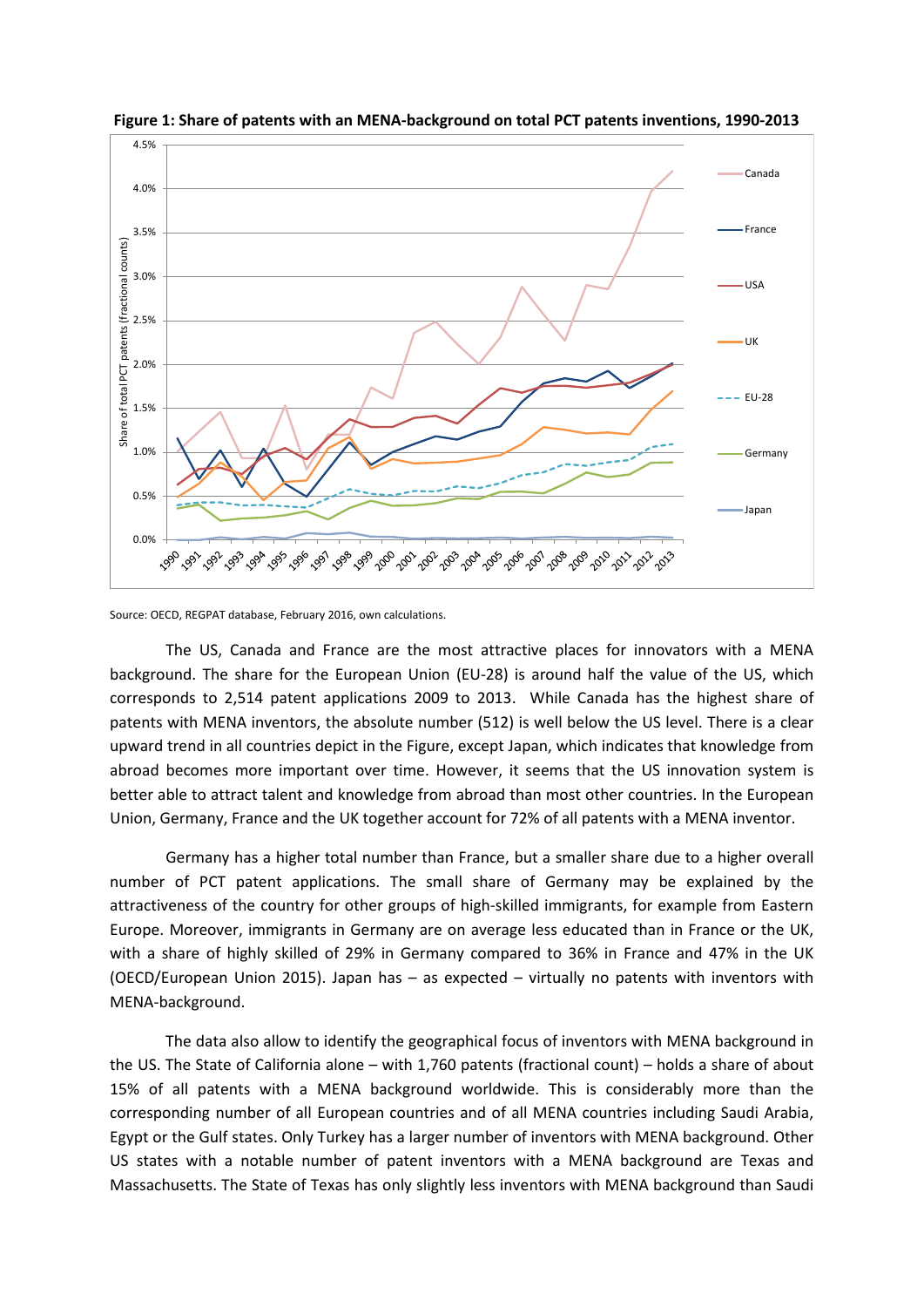Arabia. Even within the state of California we can observe a strong concentration in two locations: Santa Clara County (571 patents), San Diego County (505 patents). Santa Clara County has more inventors with MENA background than any MENA country except Turkey.





Note: Blue: US states, Red: countries

Source: OECD, REGPAT database, February 2016, own calculations.

The geographical focus on California is an indication that scientists and engineers from the Middle East mainly contribute to America's tech scene in Silicon Valley. US based MENA inventors indeed tend to concentrate in the field of computers, communication and software (Figure 3 below). The data (in fractional counts) show an above-average technological specialization in electrical and communication technologies, computing technologies, and basic electronic circuitry. In all these fields, the share of inventors with a MENA background is well above 2% (see table x in the Annex). This finding suggests that firms active in these domains are set to lose from an immigration regime and a political climate that are hard on people of MENA origin. We also find a similar specialization of inventors with a MENA background in computers, communication and software in the European Union. Another technological field with a large number of MENA inventors is medical and veterinary sciences. However, since medical science is one of the largest fields overall, MENA inventors reveal only an average specialization.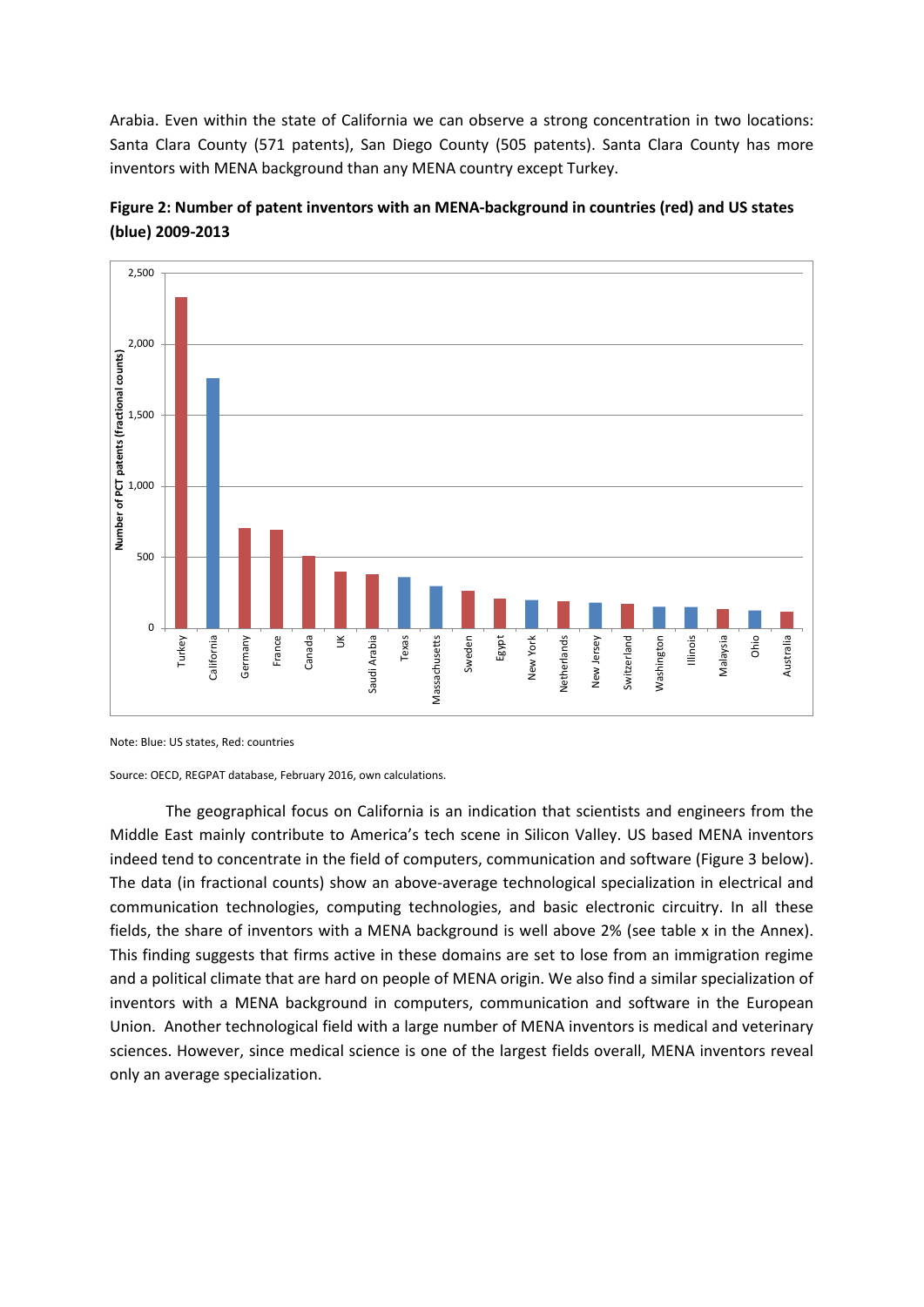# **Figure 3: Share of different technologies on overall patent inventions of inventors with an MENAbackground, United States, 2009-2013**



Source: World Intellectual Patent Organization, own calculations.

### **The firm level**

Kerr et al. (2015) argue that the firm is, for various reasons, an important level of analysis for studying high-skilled immigration: firms play a vital role in the immigration process for highly-skilled because in the US H-1B visa programme; the firm selects the worker it wants to hire, not the other way around like in the case of hiring through the labour market. Moreover, the immigrant is tied to the firm until he/she obtains permanent residency.

Using the same dataset we are able to investigate the distribution of MENA originating inventors and their affiliation with the top US technology companies. What we see is that the top 20 patent inventors have an above average share of inventors with a MENA background, suggesting that these companies would indeed be affected from a more restrictive Middle East immigration policy. While these companies account for 19% of all patents invented in the US, they employ 25% of the MENA inventors. The data also reveal that the share of MENA inventors differs considerably across the top 20 US technology firms. We find the highest shares in particular in the semiconductors industry with Intel having the highest share (and the second highest absolute number) and Qualcomm the highest number (and second highest share) of MENA inventors. These two technology companies are particularly vulnerable to a change in US immigration and visa policy. It is worth noting again here that these are fractional counts, meaning that a patent that has 5 inventors on it of which only one with a MENA specific name is counted as 1/5 patent. So, the absolute numbers of patents with a MENA relation are about three to four times bigger.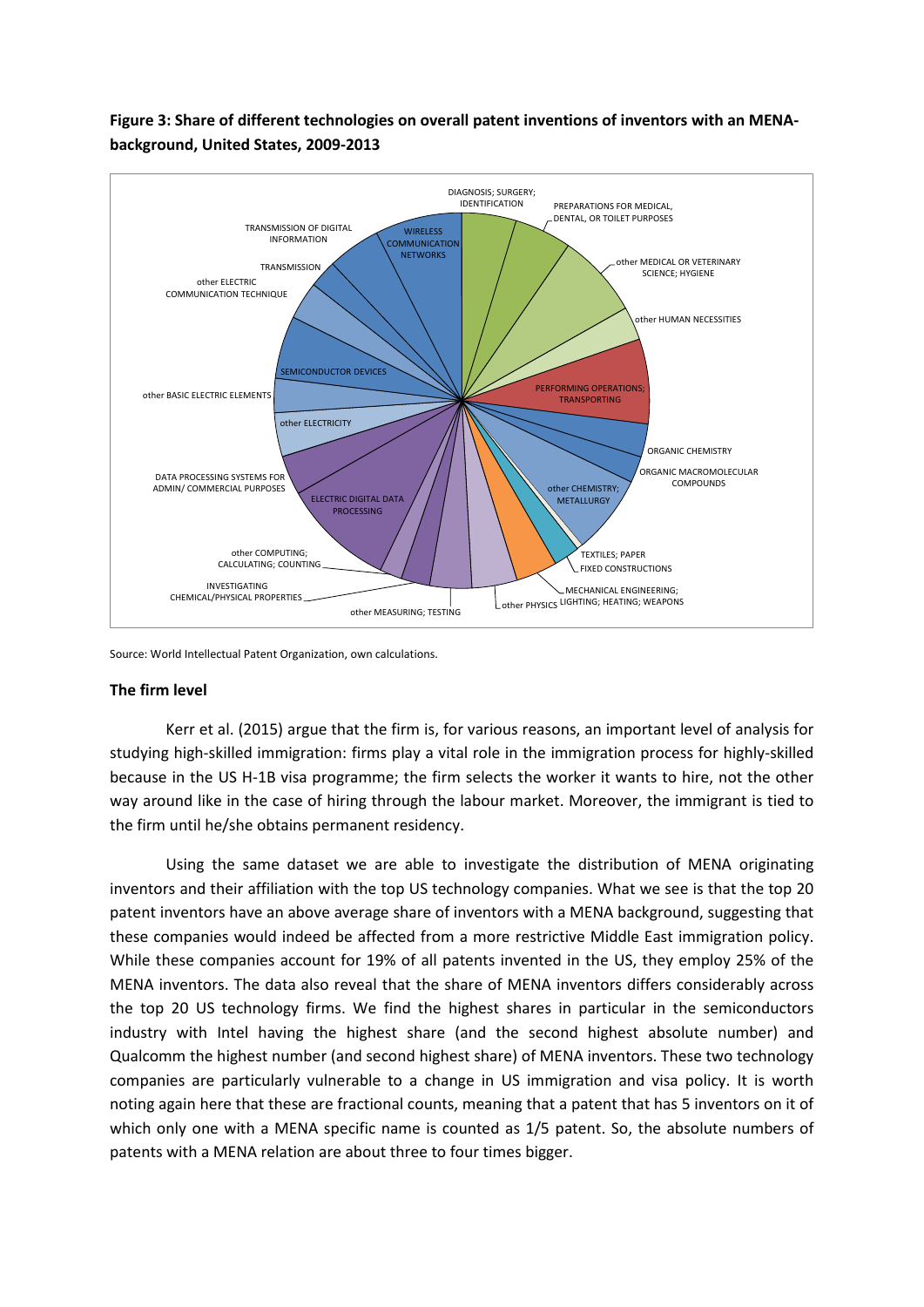| Company                    | <b>Total</b> | <b>MENA background</b> | <b>MENA</b> share |
|----------------------------|--------------|------------------------|-------------------|
| Intel                      | 3,595        | 166                    | 4.6%              |
| Qualcomm                   | 9,677        | 392                    | 4.1%              |
| <b>Applied Materials</b>   | 1,294        | 44                     | 3.4%              |
| Apple                      | 1,927        | 59                     | 3.1%              |
| Schlumberger               | 898          | 25                     | 2.8%              |
| Microsoft                  | 3,848        | 98                     | 2.5%              |
| <b>IBM</b>                 | 1,752        | 36                     | 2.0%              |
| Johnson & Johnson**        | 1,519        | 25                     | 1.7%              |
| Google                     | 2,240        | 38                     | 1.7%              |
| HP                         | 2,688        | 43                     | 1.6%              |
| <b>General Electric</b>    | 1,582        | 26                     | 1.6%              |
| Halliburton                | 2,240        | 33                     | 1.5%              |
| Dow Chemical Company*      | 2,177        | 32                     | 1.4%              |
| Procter & Gamble           | 1,472        | 19                     | 1.3%              |
| <b>Baker Hughes</b>        | 1,,456       | 19                     | 1.3%              |
| <b>DuPont</b>              | 1,447        | 15                     | 1.0%              |
| 3M                         | 2,211        | 22                     | 1.0%              |
| Merck Sharp & Dohme        | 791          | $\overline{7}$         | 0.9%              |
| <b>United Technologies</b> | 1,828        | 11                     | 0.6%              |
| Corning*                   | 1,450        | 6                      | 0.4%              |
| Top 20 Total               | 46,093       | 1,116                  | 2.4%              |
| <b>US Total</b>            | 244,174      | 4,507                  | 1.8%              |
| Share of Total             | 19%          | 25%                    |                   |

### **Table 3: Top 20 US technology firms and share of inventors with MENA background, 2009-2013**

\*Dow Corning included in Dow Chemicals, planned merger of Dow Chemicals and DuPont (DowDuPont) not

\*\*including Ethicon and Janssen

Source: World Intellectual Patent Organization, own calculations.

Table 4 below combines the firm level data with the technology level for the five companies out of the Top 20 US technology firms with the highest share of MENA inventors, namely Qualcomm, Intel, Applied Materials, Apple and Schlumberger. Data for all five companies shows that patents with MENA inventors are within the very core competencies of their businesses, between 70% and 86% of all patents with MENA inventors are within the five most important technologies for each firm. We can also observe some common patterns on the technology level, in particular in Wireless communication networks, a core technology for Qualcomm, Intel and Apple; MENA inventors are highly overrepresented in each case with shares of 6 to 9% of all patent inventors.

**Table 4: Share of inventors with MENA background on the technology level (IPC subclass and IPC group), 2009-2013**

| Qualcomm                        | <b>Total</b> | MENA<br>background | <b>MENA share</b> |
|---------------------------------|--------------|--------------------|-------------------|
| WIRELESS COMMUNICATION NETWORKS | 3.079        | 180                | 5.9%              |
| 1.1 Local resource management   | 422          | 27                 | 6.3%              |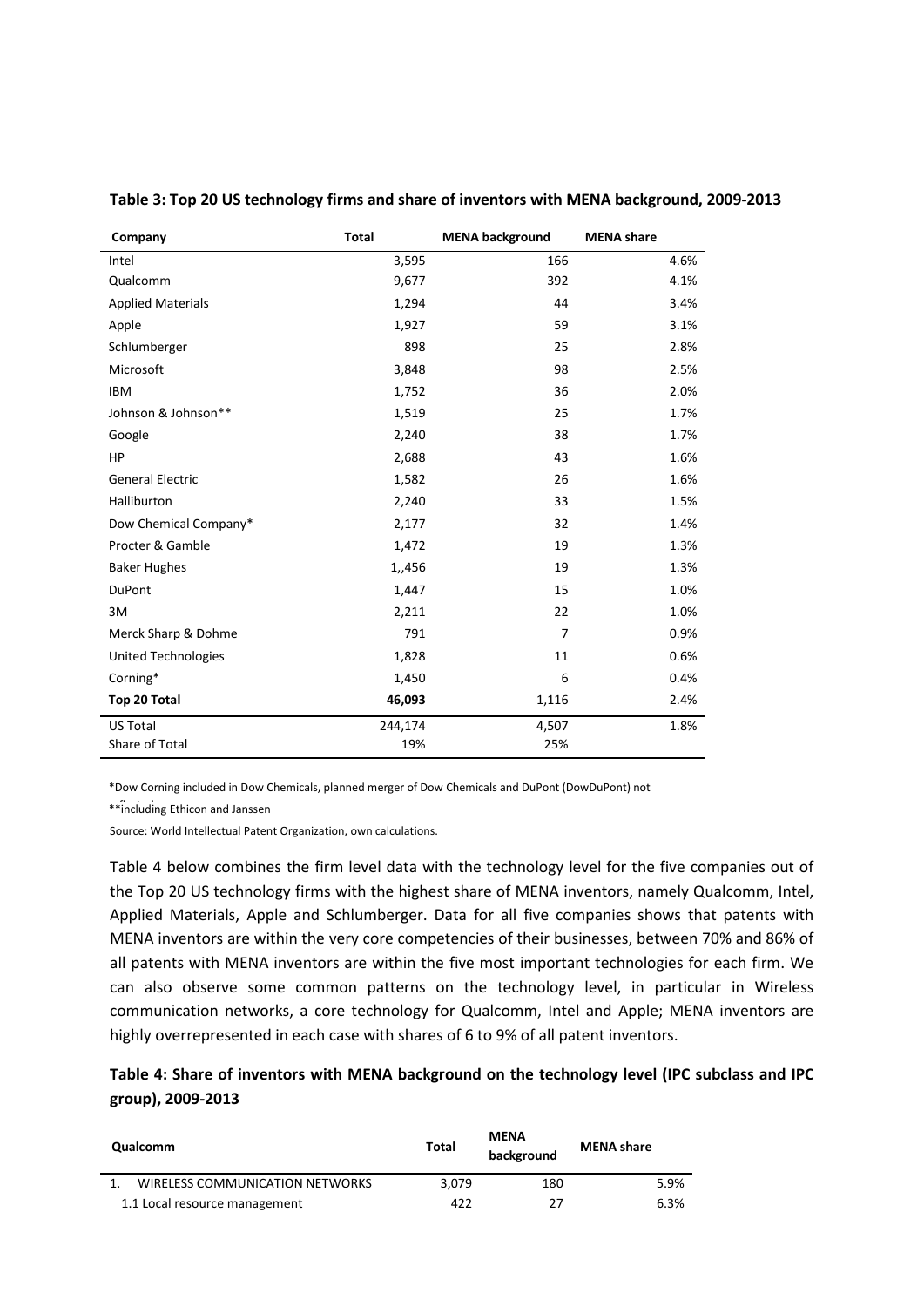| 1.2 Power management                                  | 409   | 34  | 8.3% |
|-------------------------------------------------------|-------|-----|------|
| TRANSMISSION OF DIGITAL INFORMATION<br>2 <sub>1</sub> | 1,374 | 47  | 3.4% |
| 2.1 Arrangements for detecting or preventing          | 335   | 12  | 3.7% |
| 2.2. Arrangements, apparatus, circuits or systems,    | 328   | 11  | 3.3% |
| 3.<br>ELECTRIC DIGITAL DATA PROCESSING                | 933   | 25  | 2.6% |
| PICTORIAL COMMUNICATION<br>4.                         | 821   | 17  | 2.1% |
| 4.1 Television systems                                | 371   | 13  | 3.5% |
| BROADCAST COMMUNICATION<br>5.                         | 626   | 29  | 4.7% |
| Top 5 IPC subclasses Total                            | 6,833 | 298 | 4.4% |
| <b>Qualcomm total</b>                                 | 9,677 | 392 | 4.1% |
| Top 5 subclasses share of total                       | 71%   | 76% |      |
| Top subclass share of total                           | 32%   | 46% |      |

| Intel                                                      | <b>Total</b> | MENA<br>background | <b>MENA</b> share |
|------------------------------------------------------------|--------------|--------------------|-------------------|
| ELECTRIC DIGITAL DATA PROCESSING<br>1 <sub>1</sub>         | 1266         | 32                 | 2.6%              |
| 1.1 Arrangements for programme control                     | 316          | 9                  | 2.9%              |
| 1.2 Interconnection of memories, input/output              | 216          | 4                  | 1.9%              |
| 1.3 Details not covered by other groups                    | 185          | 5                  | 3.0%              |
| 1.4 Security arrangements against unauthorised             | 143          | 4                  | 2.6%              |
| $\mathfrak{D}$ .<br><b>WIRELESS COMMUNICATION NETWORKS</b> | 533          | 46                 | 8.7%              |
| 3. SEMICONDUCTOR DEVICES                                   | 395          | 19                 | 4.8%              |
| 3.1 Processes for the manufacture of semiconductor         | 180          | 9                  | 4.9%              |
| TRANSMISSION OF DIGITAL INFORMATION<br>4.                  | 252          | 21                 | 8.3%              |
| 5.<br>BROADCAST COMMUNICATION                              | 192          | 18                 | 9.2%              |
| Top 5 IPC subclasses Total                                 | 2638         | 136                | 5.2%              |
| Intel total                                                | 3595         | 166                | 4.6%              |
| Top 5 subclasses share of total                            | 73%          | 82%                |                   |
| Top subclass share of total                                | 35%          | 20%                |                   |

| <b>Applied Materials</b>                           | Total | <b>MENA</b><br>background | <b>MENA</b> share |
|----------------------------------------------------|-------|---------------------------|-------------------|
| SEMICONDUCTOR DEVICES<br>1.                        | 953   | 26                        | 2.8%              |
| 1.1 Processes for the manufacture of semiconductor | 835   | 23                        | 2.8%              |
| 1.2 Semiconductor devices sensitive to infra-red   | 71    | 2                         | 3.4%              |
| <b>COATING METALLIC MATERIAL</b><br>2.5            | 102   | 5                         | 5.2%              |
| 2.1 Chemical coating by decomposition of gaseous   | 59    | 2                         | 3.4%              |
| 2.2 Coating by vacuum evaporation                  | 39    | 3                         | 7.7%              |
| PLASMA TECHNIQUE<br>3.                             | 40    | 5                         | 12.2%             |
| 3.2 Generating/Handling plasma                     | 40    | 5                         | 12.2%             |
| DIRECT CONVERSION OF CHEMICAL ENERGY INTO<br>5.    | 39    | 1                         | 3.6%              |
| ELECTRICAL ENERY (e.g. BATTERIES)                  |       |                           |                   |
| ELECTRIC DIGITAL DATA PROCESSING<br>6.             | 13    | $\Omega$                  | 0.0%              |
| Top 5 IPC subclasses Total                         | 1148  | 38                        | 3.3%              |
| <b>Applied Materials total</b>                     | 1294  | 44                        | 3.4%              |
| Top 5 subclasses share of total                    | 89%   | 87%                       |                   |
| Top subclass share of total                        | 74%   | 61%                       |                   |

Source: World Intellectual Patent Organization. own calculations.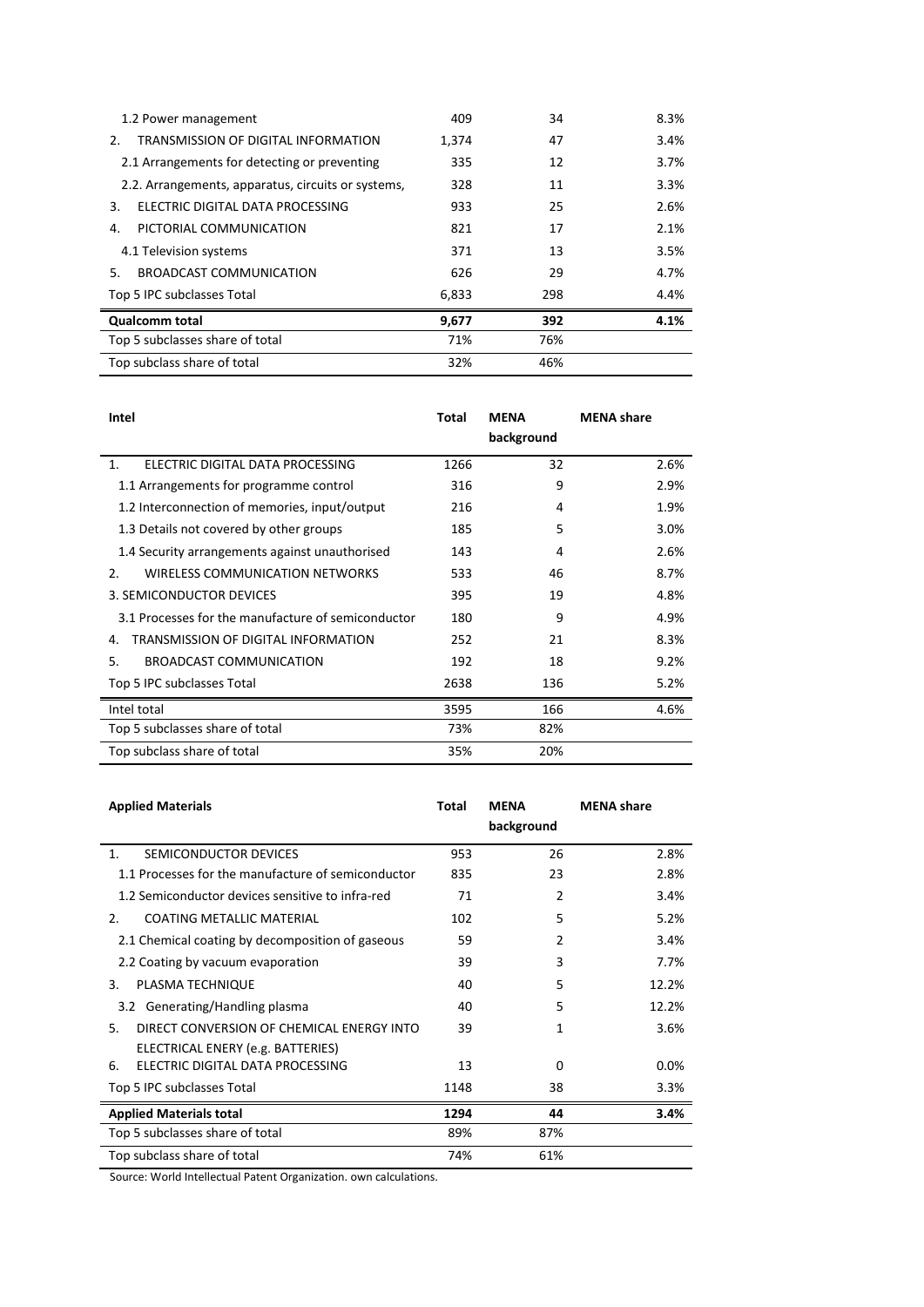| Apple                                               | Total | <b>MENA</b> | <b>MENA</b> share |
|-----------------------------------------------------|-------|-------------|-------------------|
|                                                     |       | background  |                   |
| 1.<br>ELECTRIC DIGITAL DATA PROCESSING              | 669   | 19          | 2.8%              |
| 1.1 Input/Output arrangements for transferring data | 267   | 13          | 4.9%              |
| 1.2 Details not covered by other groups             | 124   | 1           | 0.9%              |
| 1.3 Arrangements for programme control              | 79    | 3           | 3.7%              |
| 1.4 Digital computing equipment                     | 78    | 1           | 1.5%              |
| <b>WIRELESS COMMUNICATION NETWORKS</b><br>2.        | 199   | 13          | 6.6%              |
| 3.<br>PICTORIAL COMMUNICATION                       | 100   | $\Omega$    | 0.2%              |
| TRANSMISSION OF DIGITAL INFORMATION<br>4.           | 97    | 5           | 5.3%              |
| 5.<br>ARRANGEMENTS OR CIRCUITS FOR CONTROL OF       | 69    | 4           | 5.2%              |
| 5.1 Control arrangements or circuits, in connection | 54    | 4           |                   |
| with visual indicators other than cathode-ray tubes |       |             | 6.8%              |
| Top 5 IPC subclasses Total                          | 1927  | 57          | 3.6%              |
| Apple total                                         | 59%   | 70%         | 3.1%              |
| Top 5 subclasses share of total                     | 59%   | 70%         |                   |
| Top subclass share of total                         | 35%   | 32%         |                   |

| Schlumberger                                            | <b>MENA</b><br><b>Total</b><br>background |     | <b>MENA</b> share |
|---------------------------------------------------------|-------------------------------------------|-----|-------------------|
|                                                         |                                           |     |                   |
| <b>EARTH OR ROCK DRILLING</b><br>$\mathbf{1}$ .         | 501                                       | 12  | 2.5%              |
| 1.1 Survey of boreholes or wells                        | 116                                       | 3   | 2.9%              |
| Methods for obtaining oil, gas etc.<br>1.2 <sub>2</sub> | 107                                       | 1   | 1.2%              |
| Testing the nature of borehole walls<br>1.3             | 45                                        | 1   | 2.7%              |
| <b>GEOPHYSICS</b><br>$\mathcal{P}_{\cdot}$              | 152                                       | 4   | 2.9%              |
| 2.1 Electric or magnetic prospecting or detecting       | 53                                        | 2   | 4.2%              |
| <b>MATERIALS FOR APPLICATIONS NOT OTHERWISE</b><br>3.   | 54                                        | 4   | 7.4%              |
| 3.1 Compositions for drilling of boreholes or wells     | 54                                        | 4   | 7.5%              |
| INVESTIGATING MATERIALS BY DETERMINING<br>4.            | 33                                        | 1   | 1.6%              |
| ELECTRIC DIGITAL DATA PROCESSING<br>5.                  | 18                                        | 1   | 3.4%              |
| Top 5 IPC subclasses Total                              | 758                                       | 22  | 2.9%              |
| Schlumberger total                                      | 898                                       | 25  | 2.8%              |
| Top 5 subclasses share of total                         | 84%                                       | 87% |                   |
| Top subclass share of total                             | 56%                                       | 49% |                   |

## **Technological specialization of MENA inventors in the US**

Finally, we investigate the technological specialisation of inventors with a MENA background in the US in more detail. We start with comparing their technological specialisation with that of all patents invented in the US, and, in a second step, with that of the MENA region.

Given the objective of this analysis, a measurement approach is needed which captures relative specialisation advantages in specific technologies to identify strengths and weaknesses of the R&D activities of inventors with a MENA background relative to their host country. The Revealed Technological Advantage index (RTA) fulfils these criteria. The index for a specific technology field *k* for inventor group *i* is defined by: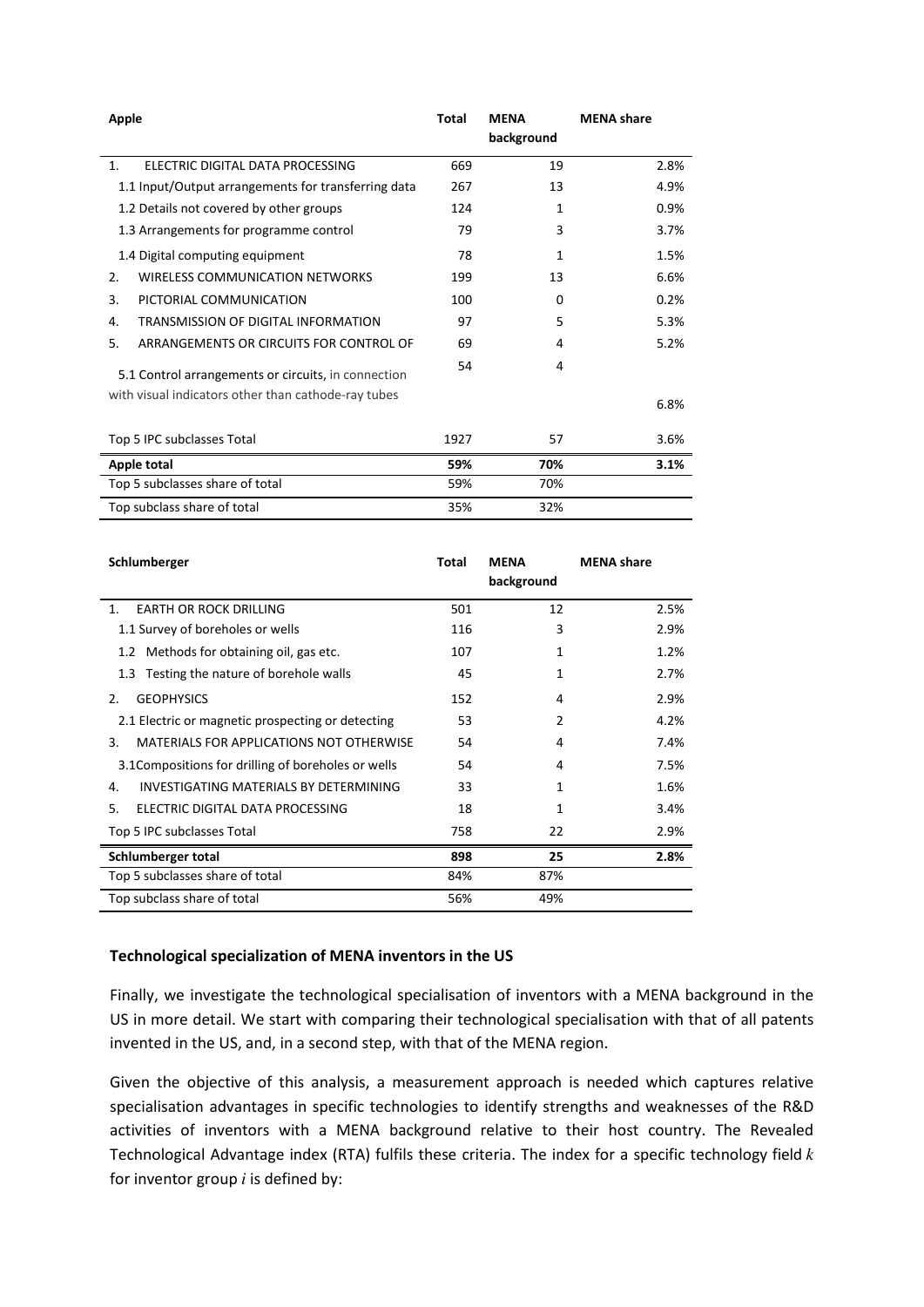$$
RTA_{ik} = \frac{p_{ik}}{\sum_{i=1}^{n} p_{ik}} / \frac{\sum_{k=1}^{m} p_{ik}}{\sum_{i=1}^{n} \sum_{k=1}^{m} p_{ik}}
$$

where *p* denotes the number of patent applications,  $i=1, ..., n$  indexes the inventor groups,  $k=1, ...,$ *m* the technology class. The RTA index for the MENA inventors and the respective technology field compared to total US is calculated as the ratio between the number of patent applications of MENA inventors in the specific technology field and the sum of all patent applications by MENA inventors, multiplied by the sum of all patent applications in the US divided by the sum of overall patent applications in the selected technology field. Note that the RTA index varies around unity, i.e. values above unity indicate relative technological advantages in the specific technology field whereas values below unity are pointing out relative technological disadvantages (Vertova, 1999). If all index values would be close to 1, the technological specialisation of MENA-inventors in the US would completely mirror the total US technological specialisation.

The results are summarized in the first column of the table below. In particular, technologies within the broad field of Electricity - most notable Wireless Communication Networks - show very high RTA index values, indicating that MENA inventors are more specialised in these technologies than the US as a whole. While there is also a slight specialisation in other ICT related technologies, MENA inventors are underrepresented in transport and mechanical engineering.

How does this distinct specialisation pattern compare to the specialisation of the home region and can the specialisation of MENA inventors be explained by that? The second column in the table below compares - in the same way as with total US patenting - patent inventions of MENA inventors in the US with patents invented in the MENA region, therefore comparing their specialisation with the distribution of patents in their home region. The RCA index values reveal that MENA inventors in the US are much more specialised in ICT than their home region is, while the relative importance of most other technologies, including transport or mechanical engineering, is much lower among migrant inventors with a MENA background than in the MENA region. Therefore, the relative specialisation of MENA inventors in the US compared to US total **cannot** be explained by the home region specialization.

|                                                             | Specialisation (RTA-Index) of Inventors<br>with MENA-background in the US |                             |
|-------------------------------------------------------------|---------------------------------------------------------------------------|-----------------------------|
| <b>Technology</b>                                           | compared to<br>total US                                                   | compared to MENA-<br>region |
| A - HUMAN NECESSITIES                                       | 0.9                                                                       | 0.8                         |
| A61 - MEDICAL OR VETERINARY SCIENCE; HYGIENE                | 1.0                                                                       | 1.0                         |
| A61B - DIAGNOSIS; SURGERY; IDENTIFICATION                   | 1.1                                                                       | 2.0                         |
| A61K - PREPARATIONS FOR MEDICAL, DENTAL, OR TOILET PURPOSES | 0.9                                                                       | 0.5                         |
| B - PERFORMING OPERATIONS: TRANSPORTING                     | 0.7                                                                       | 0.7                         |

# **Table 5: Technological specialisation of inventors with MENA background in the US compared to US total and patents in the MENA-region, 2009-2013**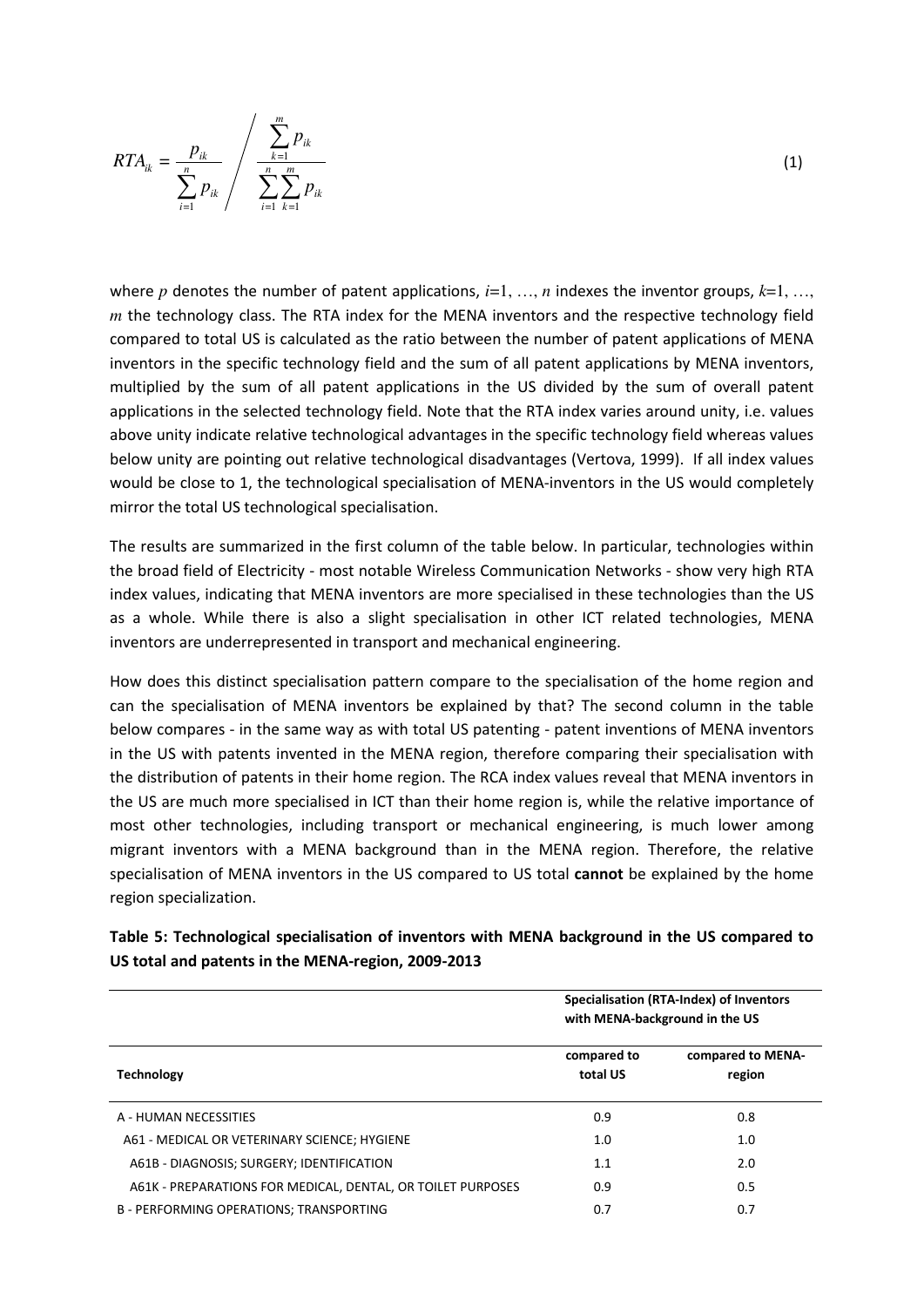| C - CHEMISTRY; METALLURGY                                              | 0.9 | 1.0 |
|------------------------------------------------------------------------|-----|-----|
| <b>CO7 - ORGANIC CHEMISTRY</b>                                         | 0.8 | 1.7 |
| CO8 - ORGANIC MACROMOLECULAR COMPOUNDS                                 | 1.1 | 1.1 |
| D - TEXTILES; PAPER                                                    | 0.8 | 0.1 |
| E - FIXED CONSTRUCTIONS                                                | 0.7 | 0.3 |
| F - MECHANICAL ENGINEERING; LIGHTING; HEATING; WEAPONS; BLASTING       | 0.6 | 0.2 |
| <b>G - PHYSICS</b>                                                     | 1.1 | 1.7 |
| G01 - MEASURING; TESTING                                               | 1.1 | 1.3 |
| G01N - INVESTIGATING CHEMICAL/PHYSICAL PROPERTIES                      | 0.9 | 1.5 |
| G06 - COMPUTING; CALCULATING; COUNTING                                 | 1.2 | 2.2 |
| GO6F - ELECTRIC DIGITAL DATA PROCESSING                                | 1.2 | 2.7 |
| G06Q - DATA PROCESSING SYSTEMS FOR ADMIN/COMMERCIAL<br><b>PURPOSES</b> | 1.2 | 2.0 |
| <b>H - ELECTRICITY</b>                                                 | 1.5 | 3.2 |
| H01 - BASIC ELECTRIC ELEMENTS                                          | 1.3 | 3.7 |
| <b>HO1L - SEMICONDUCTOR DEVICES</b>                                    | 1.5 | 6.7 |
| H04 - ELECTRIC COMMUNICATION TECHNIQUE                                 | 1.8 | 4.3 |
| <b>H04B - TRANSMISSION</b>                                             | 2.3 | 7.0 |
| <b>H04L - TRANSMISSION OF DIGITAL INFORMATION</b>                      | 1.6 | 5.3 |
| <b>H04W - WIRELESS COMMUNICATION NETWORKS</b>                          | 2.5 | 6.5 |
| Total                                                                  | 1.0 | 1.0 |

There are a number of possible explanations for these specialisation patterns of inventors with a MENA background in the US. First, it may be that immigration of these engineers is triggered by a lack of adequate employment opportunities in their countries of origin, was indicated by the low specialisation of these countries in ICT. So,the lack of patenting activities in these fields in the MENA region can be considered as a push factor for skilled labour in the related technologies to seek for employment abroad.

Second, the fast growth of US tech companies analyzed above may force these companies to actively source for talent abroad as they cannot meet their demand for skilled workers domestically. While some of the firms analysed, e.g. Intel, have significant R&D facilities outside the US, others, most notable Qualcomm, still perform their R&D almost entirely within the US. International labour sourcing can in this case be a substitute for the relocation of R&D to locations abroad. Qualcomm increased the number of its patents by 470% in a five-year period, from 1,769 in the period 1999- 2003 to 9,678 in 2009-2013 but still has a 99% of its inventors residing in the US.

Another explanation for the diverging specialisation pattern between the MENA region and MENA inventors in the US are different country distributions between patents in the MENA region and migration to the US. Turkey accounts for 61% of all patents invented in the MENA region and Saudi Arabia contributes another 14%, while these two countries only contribute moderate shares to total MENA-migration in the US. At the same time, the Iran has only a 1% share on all patents invented in the MENA region and countries including Iraq, Jordan or Syria even less while they contribute significant share to the US population with a MENA population (see Table 1).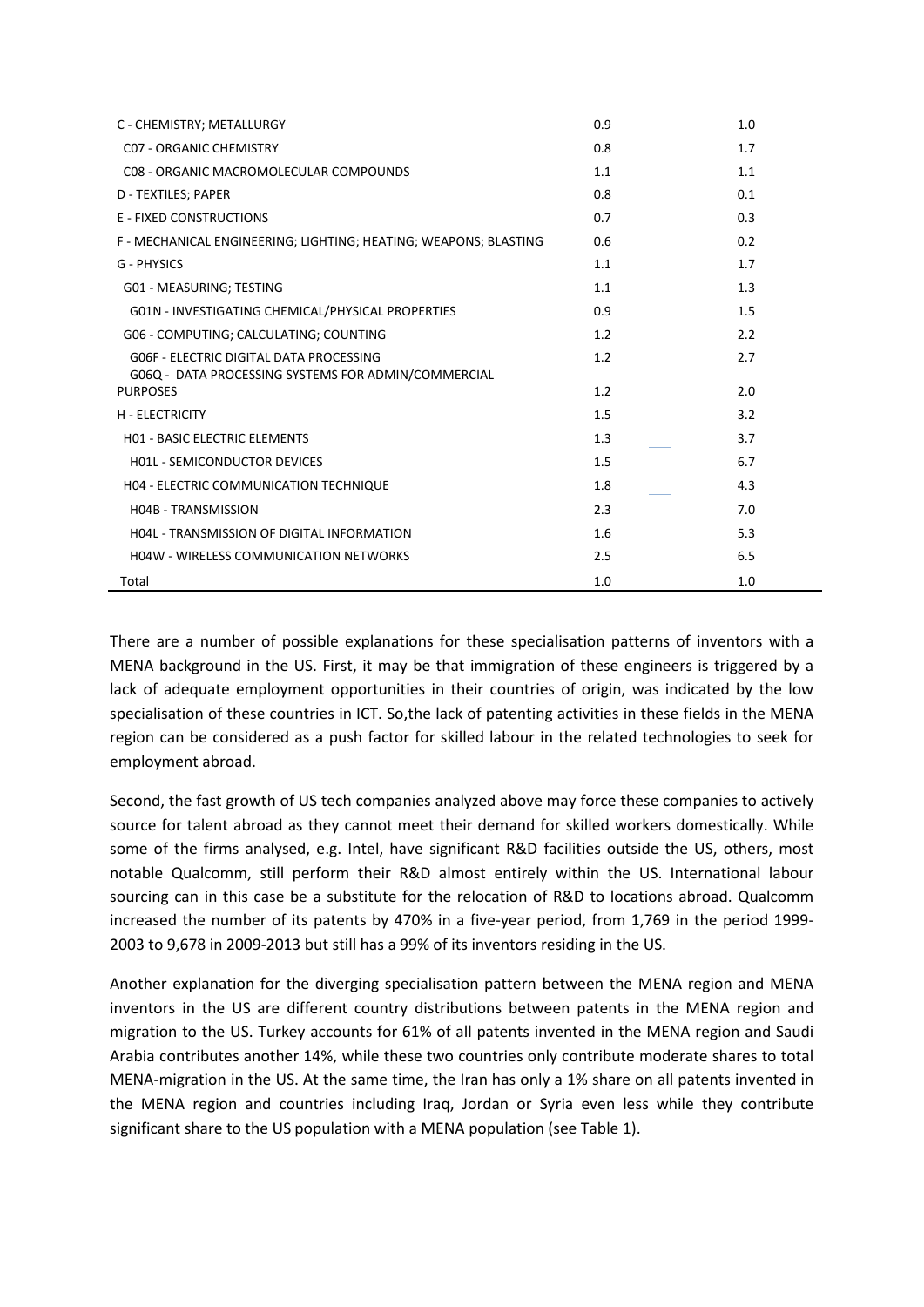### **4. Discussion and conclusions**

We investigated the technological activities of inventors with a Middle East/North African (MENA) background in the United States and Europe with patent data. The contribution of this group of inventors to overall US patent activity increased considerable in the last 20 years, although their share is still below the share of inventors with Chinese or Indian background reported by Kerr and others. Inventors with a MENA background have a higher share on overall inventive activity in the United States than in Europe, which indicates a higher attractiveness of the US innovation system. Moreover, there are considerably more inventors with a MENA background in the US than in the MENA region itself.

The literature on migrant inventors identifies different positive effects of migrant inventors on their host countries. First, they contribute to the stock of knowledge of their employer companies by their inventive activities. In this paper, we showed that migrant innovators from the MENA region considerably contribute to the capabilities of major US companies in information and communication technologies. Second, migrant inventors utilize their networks and contacts to individuals and organisations in their countries of origin for the benefit of the firm. Breschi et al. (2015) show that inventors from a similar ethnic background cite their works more often, and help firms to gain knowledge from other ethnic inventors through the international diaspora effect. We did not engage in a patent citation analysis to be able to establish such an effect. However, by looking at the patent specialisation profiles of MENA based inventors and US-based inventors, we were able to establish that they differ from each other and hence the opportunity for knowledge transfer is weaker. US based MENA inventors tend to be active in technologies that are different from those of their peers in the MENA region. We interpret this specialisation pattern as a sign that US technology companies try to source knowledge from a number of world regions, irrespectively of their technological specialisation. US-based MENA inventors are active in technology areas that are considered core competencies for US firms. In that sense, they are critical to their US employers' competitiveness.

Finally, beyond technological knowledge, Foley and Kerr (2013) indicate that migrant inventors are a source of information on market opportunities in their home countries. More innovators with a particular ethnic background relate to a stronger engagement of their US companies in terms of sales, employment, assets, and R&D activities in these countries. While our paper did not seek to examine this claim, trade data suggest that a similar dynamics might be at play with the MENA region too. According to data by the US Department of Commerce<sup>[1](#page-16-0)</sup>, about 4.8% of US exports go to the Middle East (excluding Israel) in 2015. This is significantly a larger than the share of MENA immigrants in US population, which is estimated at 2 million or 0.6% of population and closer to their share of patenting. Furthermore, computers and electronics products come second only to transport equipment in US exports to the MENA region (ca. 6.7 billion USD or 11% of total annual exports to MENA excluding Israel). However, further research will be required to establish whether such a link exists.

<span id="page-16-0"></span><sup>&</sup>lt;sup>1</sup> Trade Policy Information System (TPIS): http://tpis2.trade.gov/TPIS\_PUBLIC/tpis\_ctysel1.aspx#TPISDataTable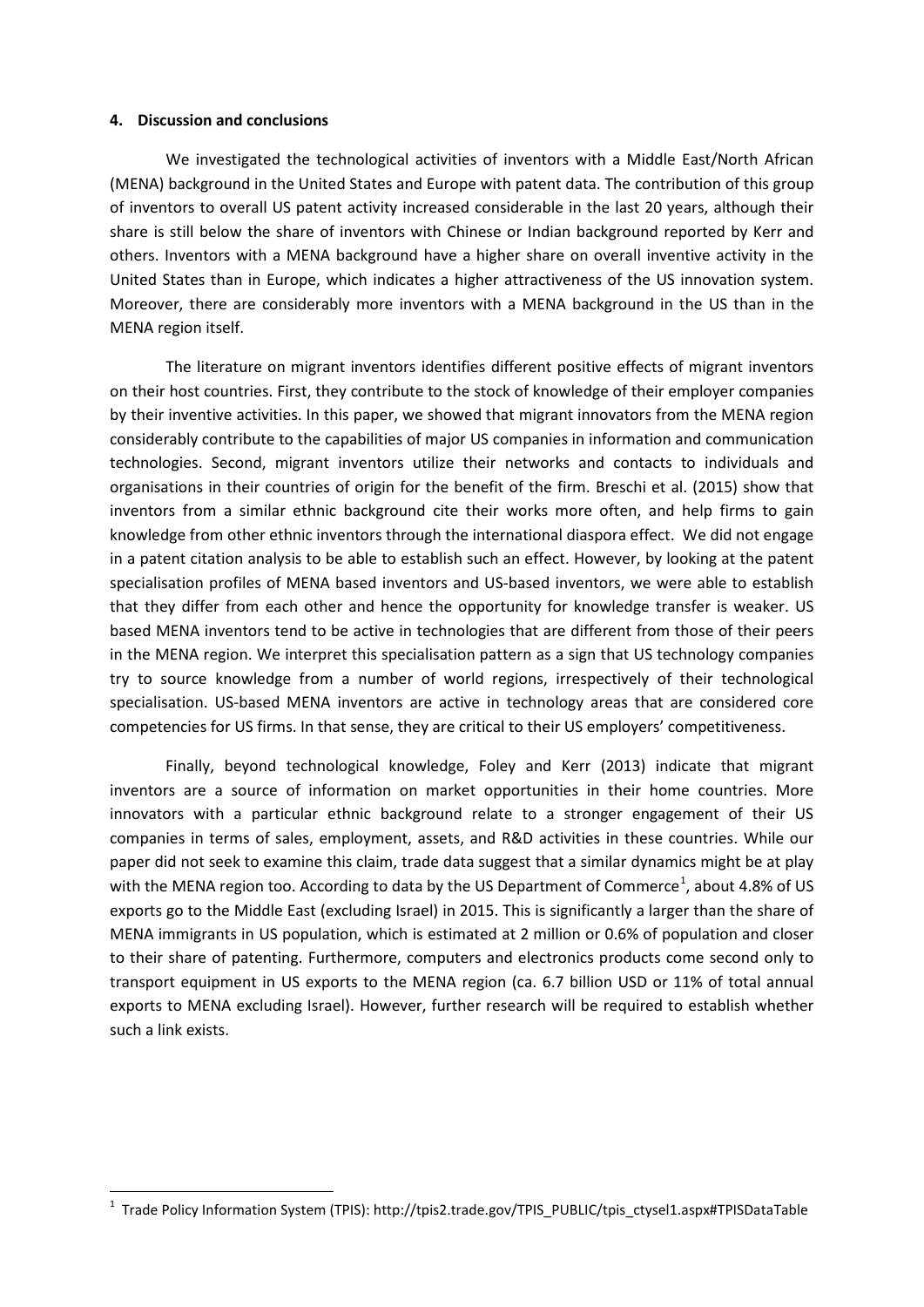## **References**

Assaker R (2012) Census Takes Aim to Tally'Hard to Count' Populations. The Washington Diplomat 2012-10-03.

Breschi S, Lissoni F, et al. (2015) Foreign inventors in the US: Testing for diaspora and Brain Gain effects, paper presented at the Temporary Migration Cluster, UC Davis.

Dachs, B, Stehrer, R, Zahradnik G (eds. 2014) The Internationalisation of Business R&D. Cheltenham, Edward Elgar.

Dernis H, Guellec C (2001) Using patent counts for cross-country comparisons of technology output. STI Review 27: 130-146

Foley CF, Kerr WR (2013) Ethnic Innovation and U.S. Multinational Firm Activity. Management Science 59(7): 1529-1544.

Foray D (2004) The Economics of Knowledge. MIT Press. Cambridge [Mass], London.

Hagedoorn J. (2002) Inter-firm R&D Partnerships: An Overview of Major Trends and Patterns since 1960. Research Policy 31: 477-492.

Kerr PS, Kerr WR, et al. (2015) Skilled Immigration and the Employment Structures of US Firms. Journal of Labor Economics 33: 147-186.

Kerr WR (2007) The Ethnic Composition of US Inventors. Boston, Mass, Harvard Business School Working Paper 08-006.

Kerr WR (2008) Ethnic Scientific Communities and International Technology Diffusion. Review of Economics and Statistics 90(3): 518-537.

Kerr WR (2013) US high-skilled immigration, innovation, and entrepreneurship: Empirical approaches and evidence. NBER Working Papers Nr. 19377, National Bureau of Economic Research.

Kerr WR, Lincoln WF (2010) The Supply Side of Innovation: H-1B Visa Reforms and U.S. Ethnic Invention. Journal of Labor Economics 28(3): 473-508.

Matthews CM (2010) Foreign Science and Engineering Presence in U.S. Institutions and the Labor Force Congressional Research Service, Washington.

Maraut S.. H. Dernis. C. Webb. V. Spiezia and D. Guellec (2008). "The OECD REGPAT database: a presentation". STI Working Paper 2008/2. OECD. Paris

Miguélez, E. (2016). "Inventor Diasporas and the Internationalization of Technology." The World Bank Economic Review(April).

Narula. R.. Hagedoorn. J.. 1999. Innovating through Strategic Alliances: Moving Towards International Partnerships and Contractual Agreements. Technovation 19. 283-294.

Narula R, Zanfei A (2005) Globalisation of Innovation: The Role of Multinational Enterprises. The Oxford Handbook of Innovation. J. Fagerberg, D. C. Mowery and R. R. Nelson. Oxford, Oxford University Press**:** 68-115.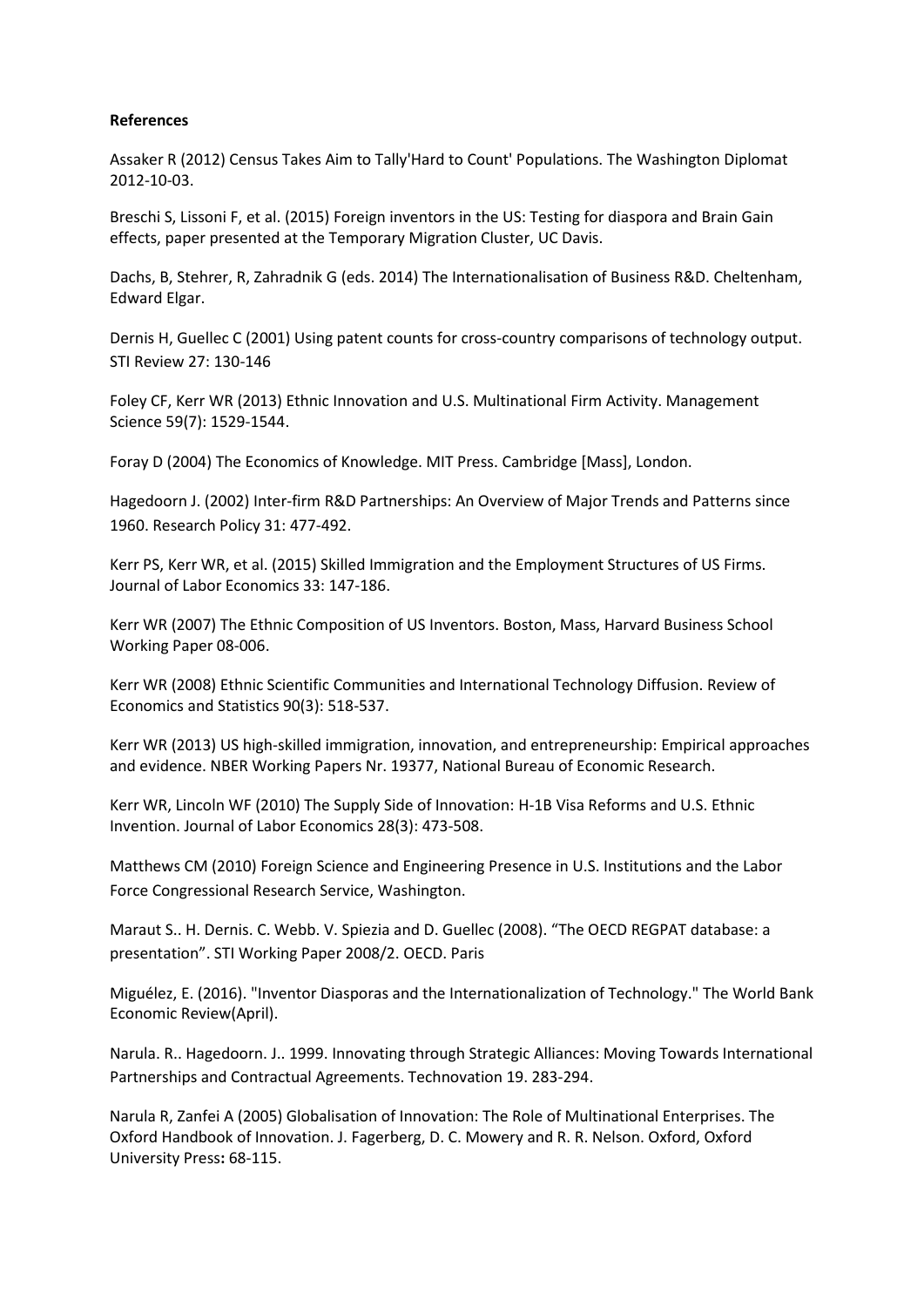National Science Board (2012) Science and Engineering Indicators 2012. Arlington VA: National Science Foundation (NSB 12-01).

OECD (2013) OECD Science, Technology and Industry Scoreboard 2013. Innovation for Growth. Organisation for Economic Co-operation and Development, Paris.

OECD, European Union (2015) Indicators of Immigrant Integration 2015. Paris, Organisation for Economic Co-operation and Development.

Scott SP (2016) Activities of U.S. Multinational Enterprises in the United States and Abroad. Preliminary Results from the 2014 Benchmark Survey. Bureau of Economic Analysis, US Departement of Commerce Washington.

U.S.C.I.S "Characteristics of H-1B Specialty Occupation Workers" for Fiscal Year 2012 prepared by U.S. Citizenship and Immigration Services.

Useche D, Miguelez E et al. (2016) Highly skilled and well connected: Migrant inventors in Cross-Border M&As, Université de Bordeaux.

Vertova G (1999) Stability in National Patterns of Technological Specialisation: Some Historical Evidence from Patent Data, Economics of Innovation and New Technology 8(4): 331-354

Wadhwa V, Saxenian A, et al. (2007) America's New Immigrant Entrepreneurs: Part I. Durham, Duke Science, Technology & Innovation Paper No. 23.

Von Hippel E (1994) "Sticky Information" and the Locus of Problem Solving: Implications for Innovation. Management Science 40: 429-439.

Zong J, Batalova J (2015) Middle Eastern and North African Immigrants in the United States. 06 July 2015, from http://www.migrationpolicy.org/article/middle-eastern-and-north-african-immigrantsunited-states.